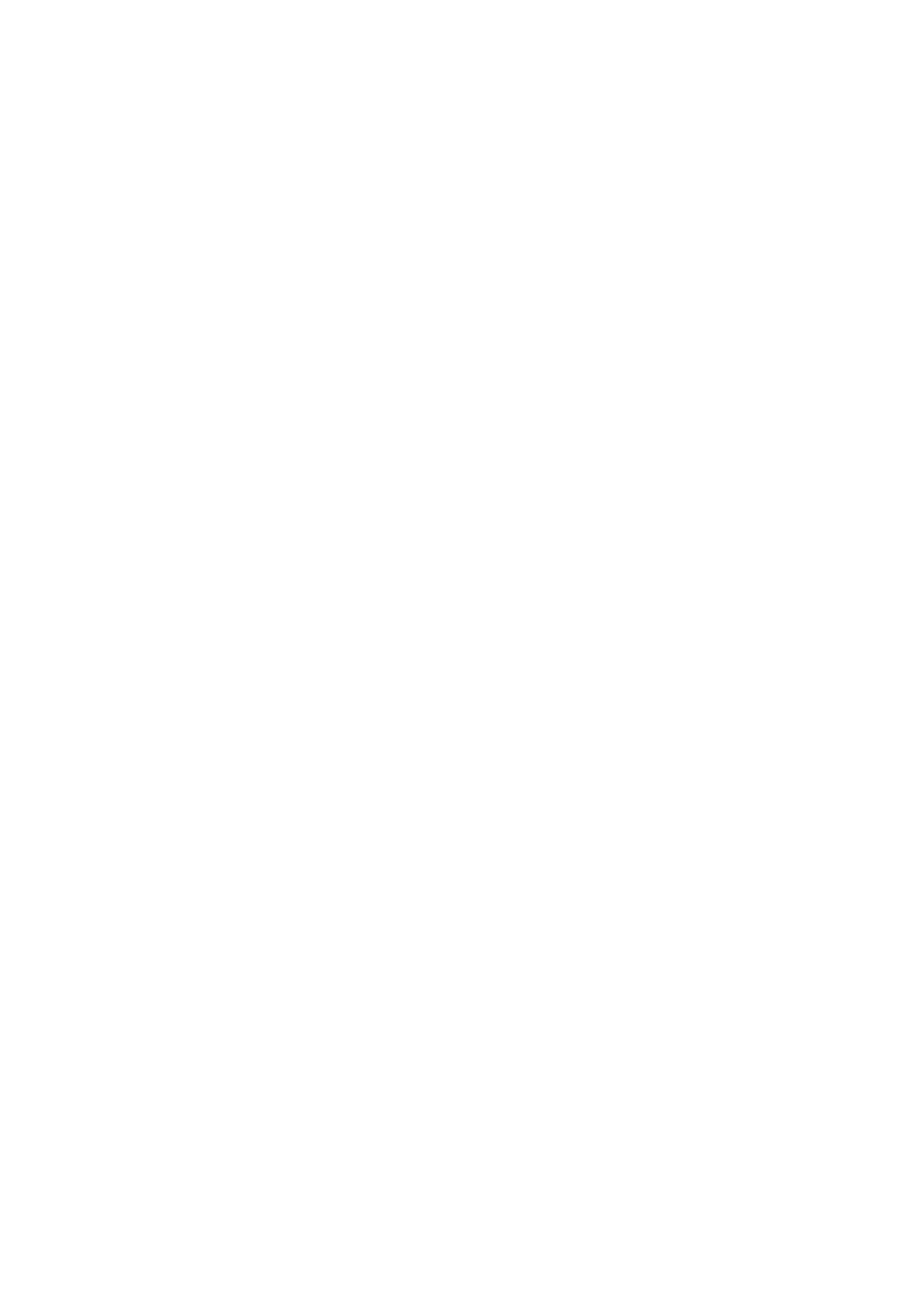## **NO. 21 OF 2020**

## **SECTIONAL PROPERTIES ACT**

ARRANGEMENT OF SECTIONS

## PART I – PRELIMINARY

## *Section*

- 1. Short title
- 2. Application
- 3. Interpretation

### PART II – PREPARATION AND REGISTRATION OF SECTIONAL PLANS AND UNITS

- 4. Sub-division of buildings into units
- 5. Registration of sectional plans
- 6. Certificate to indicate share in common property
- 7. Incidental rights of owners of common property, etc.
- 8. Liability of owner of a unit
- 9. Requirements of sectional plans
- 10. Boundaries of sectional units
- 11. Certificates to accompany sectional plans
- 12. Application for sub-division etc., of a unit
- 13. Conversion to units
- 14. Easements in favour of the owner
- 15. Easements against the owner
- 16. Easements or restrictions exist without mention

## PART III – ESTABLISHMENT OF THE CORPORATION

- 17. Establishment of a Corporation
- 18. Actions by or against the Corporation
- 19. Liability in tort
- 20. Duties of the Corporation
- 21. Powers of the Corporation
- 22. Disposition and dealings affecting the common property
- 23. Registration of transfers of common property
- 24. Voting rights
- 25. Voting where owner incapable
- 26. Board of management
- 27. Convening of meetings of the Corporation
- 28. Annual meeting
- 29. By-laws of the Corporation
- 30. Enforcement of by-laws
- 31. Administrative expenses
- 32. Interest on outstanding account
- 33. Recovery of money
- 34. Recovery of costs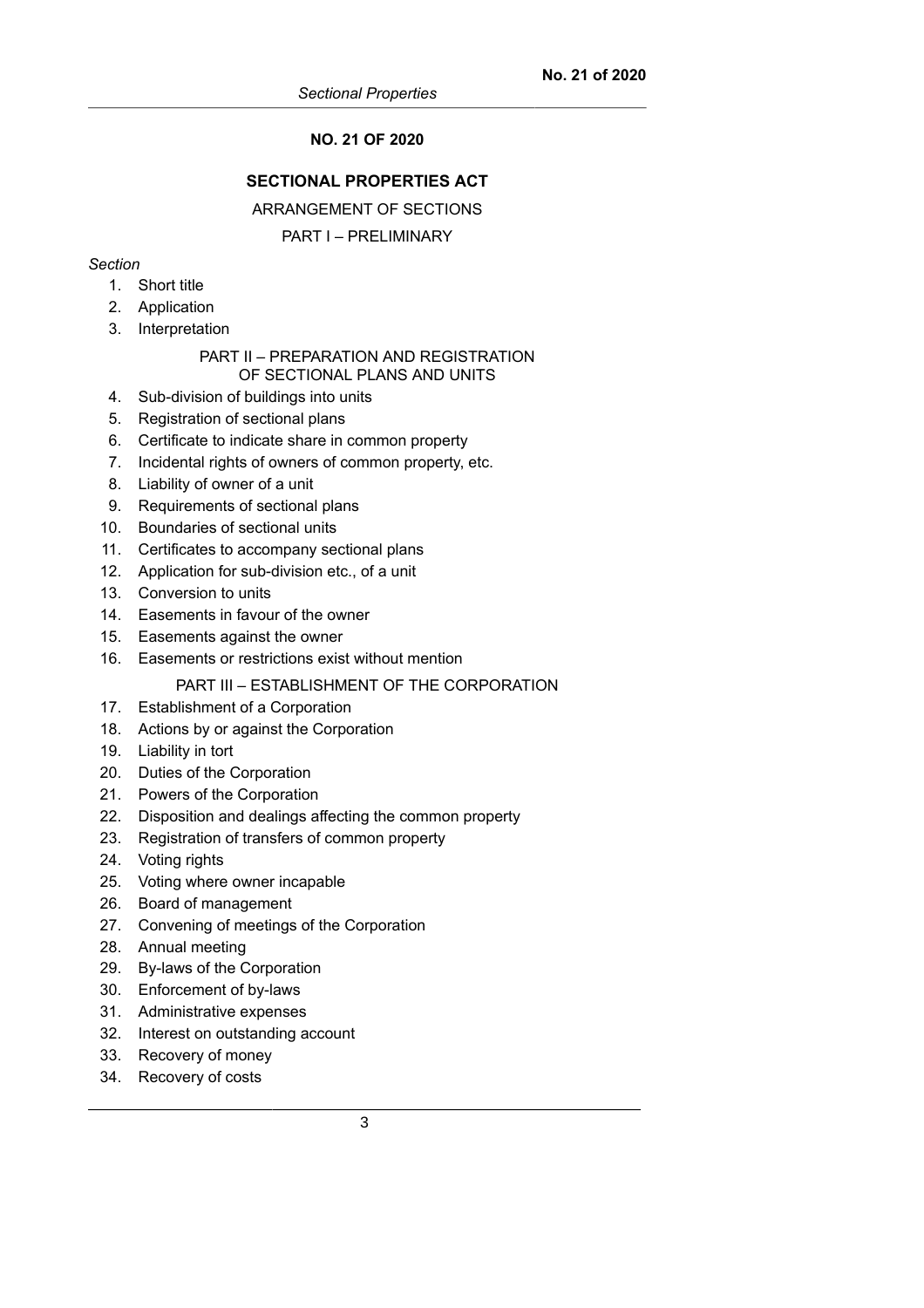#### **No. 21 of 2020**

- 35. Investments
- 36. Information on request
- 37. Handing over of documents
- 38. Insurance
- 39. Copies of insurance policies
- 40. Exclusive use areas
- 41. Covenants benefiting parcel
- 42. Procedure for granting restrictive covenants

## PART IV – PROVISIONS RELATING TO UNITS

- 43. Sale of units
- 44. Management agreement
- 45. Renting of units
- 46. Notice to give up possession

## PART V – MISCELLANEOUS PROVISIONS

- 47. Termination of sectional property
- 48. Effect of termination of sectional property
- 49. Sale of sectional property
- 50. Dissolution of Corporation
- 51. Assessment and taxation
- 52. Liability of Corporation
- 53. Right of entry
- 54. Service of documents and notices
- 55. Change of address for service
- 56. Fees for documents
- 57. Offences and penalty
- 58. Waiver, release, etc
- 59. Regulations
- 60. Repeal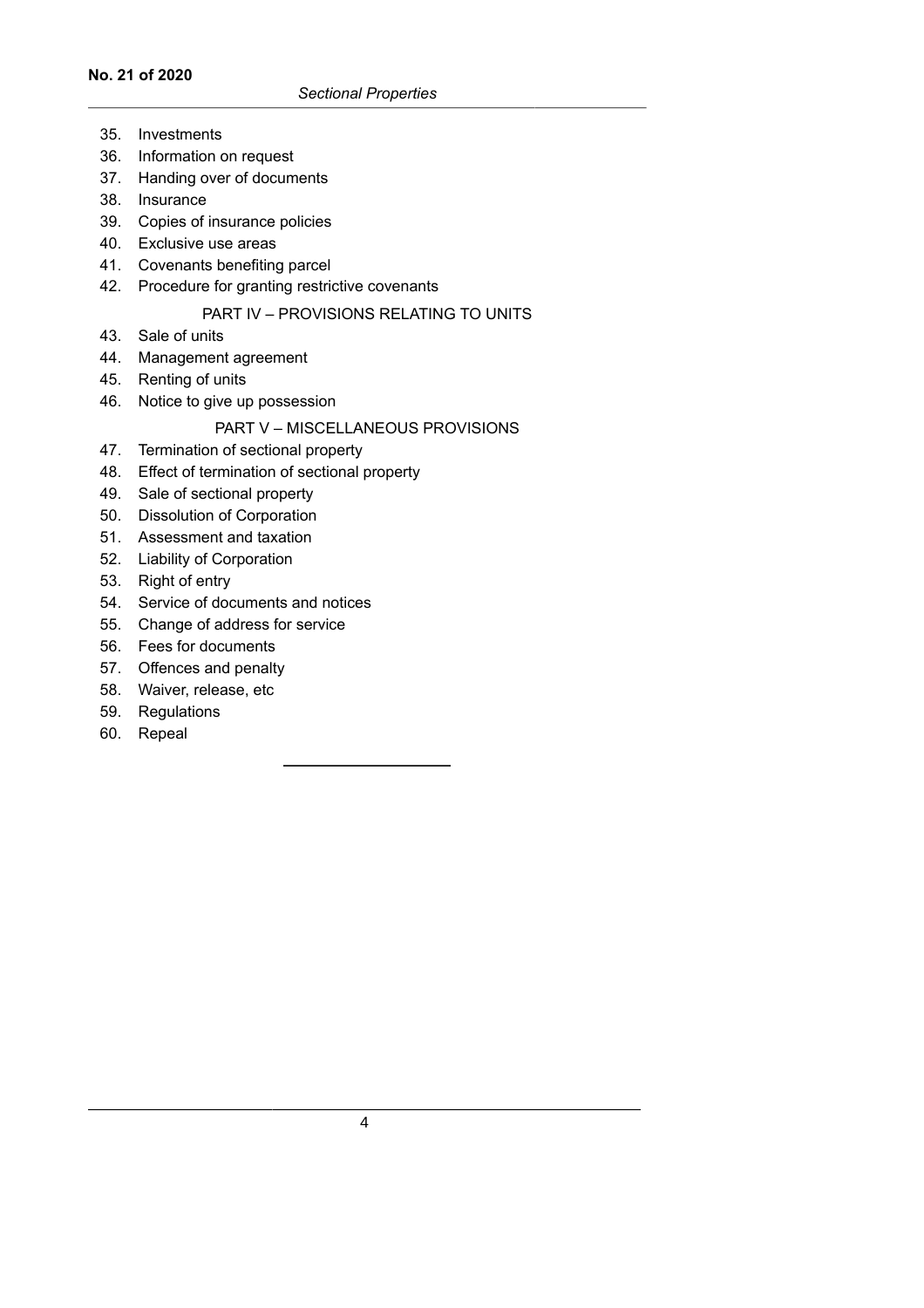#### **NO. 21 OF 2020**

#### **SECTIONAL PROPERTIES ACT**

[*Date of assent: 11th December, 2020*.]

[*Date of commencement: 28th December, 2020*.]

**AN ACT of Parliament to provide for the division of buildings into units to be owned by individual proprietors and common property to be owned by proprietors of the units as tenants in common and to provide for the use and management of the units and common property and for connected purposes**

[Act No. 21 of 2020.]

#### PART I – PRELIMINARY

### **1. Short title**

This Act may be cited as the Sectional Properties Act, 2020.

#### **2. Application**

This Act shall apply only in respect of land held on freehold title or on a leasehold title where the unexpired residue of the term is not less than twenty-one years and there is an intention to confer ownership.

#### **3. Interpretation**

In this Act, unless the context otherwise requires —

**"board"** means the board of a Corporation as provided for in section 26;

**"building"** means one or more structures on the same parcel;

**"by-laws"**, in relation to a Corporation, means the by-laws of the Corporation as amended from time to time and includes by-laws made in substitution for them;

**"Cabinet Secretary"** means the Cabinet Secretary responsible for matters relating to land;

**"cadastral map"** has the meaning assigned to it under the Land Registration Act, 2012 (No. 3 of 2012);

**"cadastral plan"** has the meaning assigned to it under the Land Registration Act, 2012 (No. 3 of 2012);

**"certificate of lease"** has the meaning assigned to it under the Land Act, 2012 (No. 6 of 2012);

**"certificate of title"** has the meaning assigned to it under the Land Act, 2012 (No. 6 of 2012);

**"Committee"** means a Dispute Resolution Committee provided for under section 20 or section 30;

**"common property"** means so much of a parcel as is not comprised in a unit shown in a sectional plan;

**"Corporation"** means the body corporate incorporated in accordance with section 17;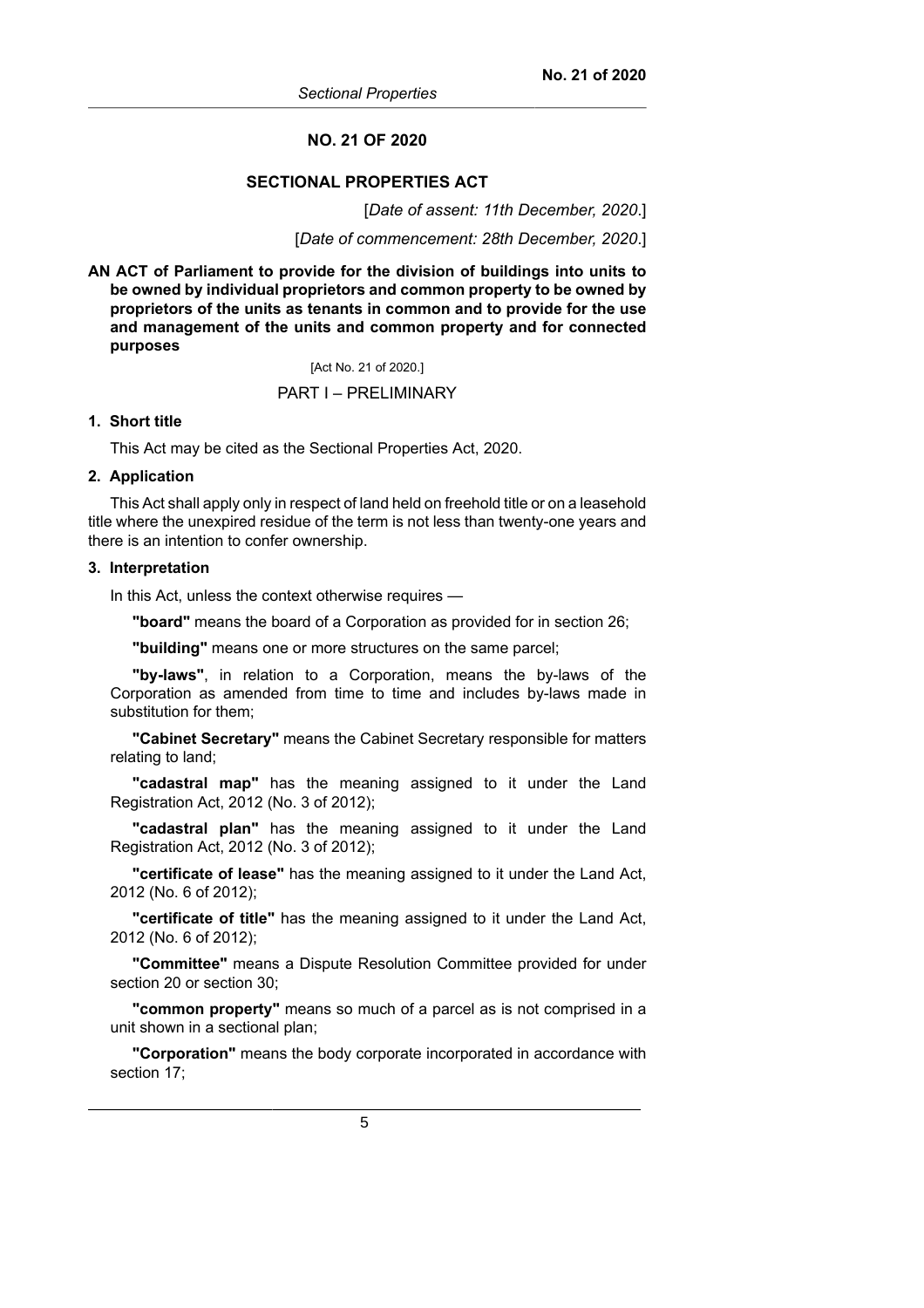**"county government"** means a county government as provided for under Article 176 of the Constitution;

**"Court"** means the Environment and Land Court established under the Environment and Land Court Act, 2011 (No. 19 of 2011);

**"developer"** means a person who, whether alone or in conjunction with another person, sells or offers for sale to the public units or proposed units that have not previously been sold to the public;

**"easement"** has the meaning assigned to it under the Land Act, 2012 (No. 6 of 2012);

**"geo-reference"** has the meaning assigned to it under the Land Registration Act, 2012 (No. 3 of 2012);

**"management agreement"** means an agreement entered into by a Corporation governing the general control, management and administration of —

- (a) the movable and immovable property of the Corporation associated with the units; and
- (b) the common property associated with the units;

**"owner"** means a person who is registered as the proprietor of a unit in a freehold or leasehold interest;

**"parcel"** means the land comprised in a sectional plan;

**"proprietor"** means —

- (a) in relation to land or a lease, the person named in the register as the proprietor thereof; and
- (b) in relation to any unit, the person or persons for the time being registered as proprietors of an estate in the unit;

**"purchase agreement"** means an agreement with a developer whereby a person purchases a unit or proposed unit or acquires a right to purchase a unit or proposed unit;

**"recreational agreement"** means an agreement entered into by a Corporation that allows —

- (a) persons, other than the owners, to use recreational facilities located on the common property; or
- (b) the owners to use recreational facilities not located on the common property;

**"register"** means the register the opened for each unit under section 5 (1) (b);

**"Registrar"** has the meaning assigned to it under the Land Registration Act, 2012 (No. 3 of 2012);

**"registry"** has the meaning assigned to it under the Land Registration Act, 2012 (No. 3 of 2012);

**"sectional plan"** has the meaning assigned to it under section 2 of the Land Registration Act 2012 (No. 3 of 2012);

**"special resolution"** means a resolution —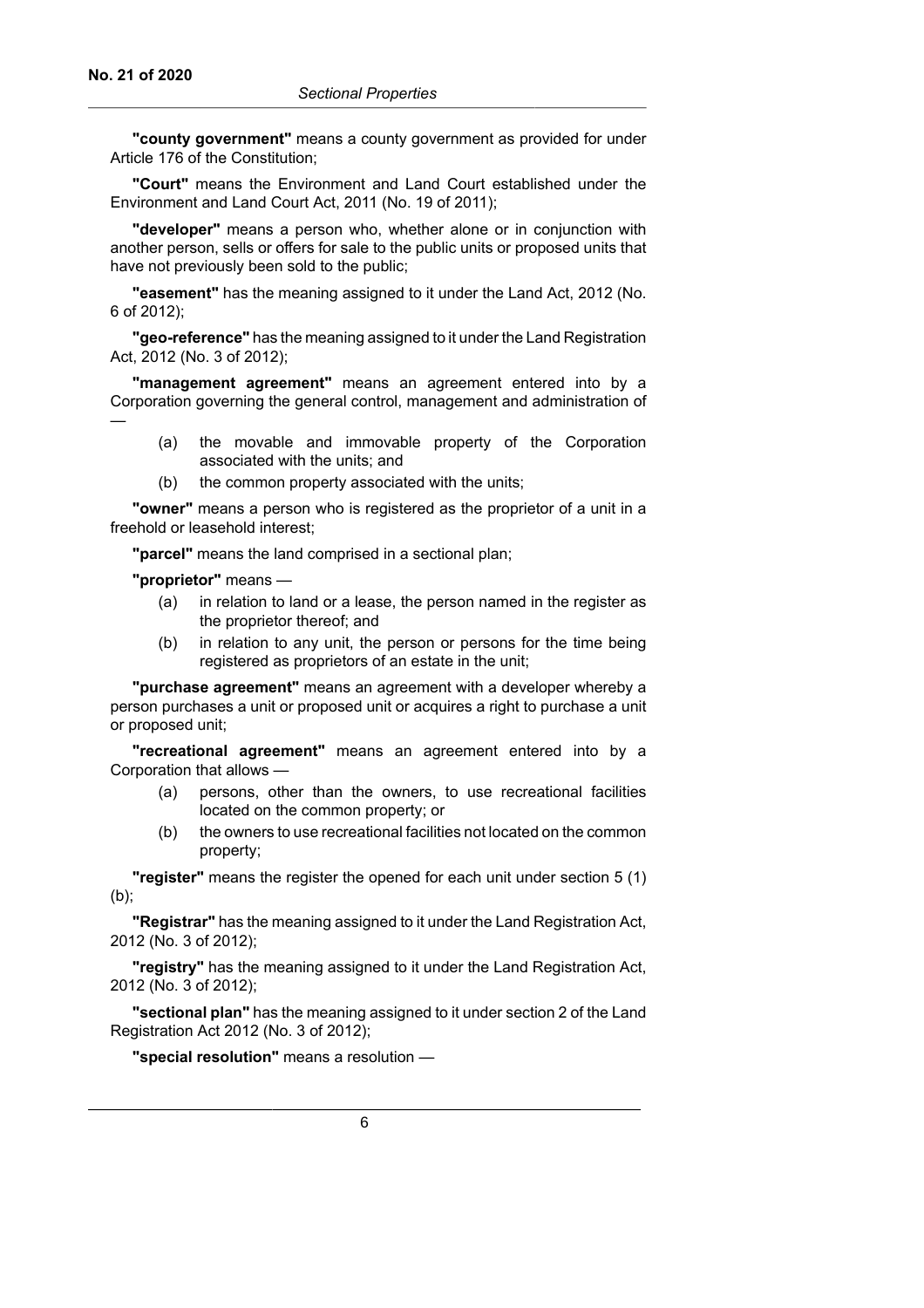- (a) passed at a properly convened meeting of a Corporation by a majority of not less than seventy-five per centum of all the persons entitled to exercise the voting powers conferred by this Act or the by-laws and representing not less than seventy-five per centum of the total unit factors for all the units; or
- (b) signed by not less than seventy-five per centum of all the persons who, at a properly convened meeting of a Corporation, would be entitled to exercise the voting powers conferred by this Act or the by-laws and representing not less than seventy-five per centum of all the total unit factors for all the units;

**"surveyor"** has the meaning assigned under section 2 of the Survey Act (Cap. 299); and

**"unanimous resolution"** means a resolution —

- (a) passed unanimously at a properly convened meeting of the Corporation by all the persons entitled to exercise the voting powers conferred by this Act or the by-laws and representing the total units; and
- (b) signed by all persons who, at a properly convened meeting of a Corporation, would be entitled to exercise the voting powers conferred by this Act or the by-laws;

**"unit"** means a space that is situated within a building and described in a sectional plan by reference to floors, walls and ceilings within the building and shall include its proportionate share in the common property;

**"unit factor"**, in relation to a unit, means the unit factor determined for that unit as shown in the schedule of unit factors endorsed on a sectional plan registered by the Registrar; and

**"user"** means the purpose for which a building or unit is to be used and for which development permission has been granted by the County Government.

## PART II – PREPARATION AND REGISTRATION OF SECTIONAL PLANS AND UNITS

### **4. Sub-division of buildings into units**

(1) An existing structure may be designated a building containing a unit or part of a unit or divided into two or more units by the registration of a sectional plan prepared, by a surveyor, from a building plan that has been approved by a county government.

(2) A surveyor shall not prepare a sectional plan unless he is presented with proof of ownership of the parcel or unit to which the sectional plan shall apply.

(3) A sectional plan shall be accompanied by an application for registration by the corporation and a list of the persons who are the owners of the units in the parcel which shall be updated from time to time on need basis.

(4) The Registrar shall not register a sectional plan unless the sectional plan —

- (a) describes two or more units in it; and
- (b) is presented for registration in quadruplicate.

(5) For the purposes of the Land Registration Act, 2012 (No. 3 of 2012), a sectional plan shall be deemed on registration to be embodied in the register.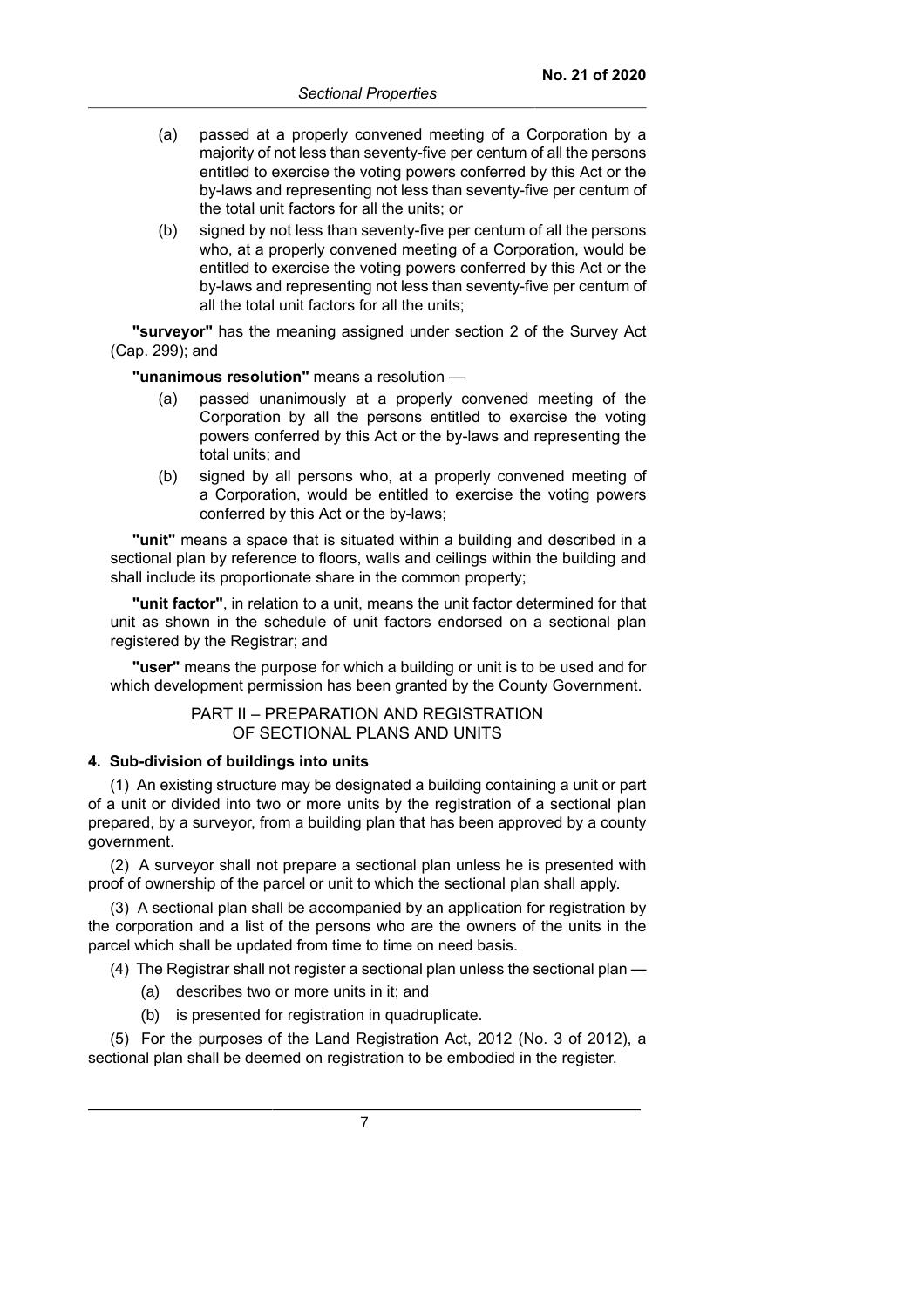#### **5. Registration of sectional plans**

(1) On the registration of a sectional plan the Registrar shall —

- (a) close the register of the parcel described in it; and
- (b) open a separate register for each unit described in the plan; and
- (c) on payment of the prescribed fee, issue, in respect of each unit of the sectional property, a certificate of title if the property is freehold or a certificate of lease if the property is leasehold and shall include its proportionate share in the common property.

(2) Any interests affecting the parcel which are noted on the register closed under subsection (1) (a) shall be endorsed on the registers opened under subsection (1) (b) and on the title deed for sectional property issued under subsection (1) (c).

(3) No more than one unit may be referred to in one register and no other land, except the share in the common property apportioned to the owner of that unit in accordance with section 6(2) may be referred to in the same register.

(4) Any interest affecting an individual unit which is part of a sectional plan registered under section 4(1) and not endorsed pursuant to subsection (2) of this section shall be endorsed on —

- (a) the register of the unit opened under subsection (1)(b); and
- (b) the title deed for sectional property issued in respect of the unit under subsection (1)(c).

(5) Notwithstanding any other written law, as soon as a sectional plan is registered under this Act, the title to a unit comprised in the plan shall, with effect from the date of the registration of the sectional plan, be deemed to be issued under the Land Registration Act, 2012 (No. 3 of 2012).

(6) After the register for a unit is opened pursuant to subsection (1) (b), all dealings and dispositions regarding the unit shall be done in accordance with the Land Registration Act, 2012 (No. 3 of 2012).

### **6. Certificate to indicate share in common property**

(1) The Registrar shall, on opening a register for a unit under section 5 (1), include in that register the share in the common property apportioned to the owner of that unit under subsection (2) of this section, and shall include that share in the common property on a title deed for sectional property issued in respect of the unit under section 5(1) (c).

(2) The common property comprised in a registered sectional plan shall be held by the owners of all the units as tenants in common in shares proportional to the unit factors for their respective units.

(3) Where the same person is the owner of all the units, subsection (2) shall apply as if there were different owners for each of the units.

#### **7. Incidental rights of owners of common property, etc.**

(1) The common property and each unit on a sectional plan shall, by virtue of this section, have as appurtenant thereto all such rights of support, shelter and protection, and for the passage or provision of water, sewerage, drainage, gas, electricity, garbage, air and all other services of whatsoever nature (including telephone, radio and television services) over the parcel and every structure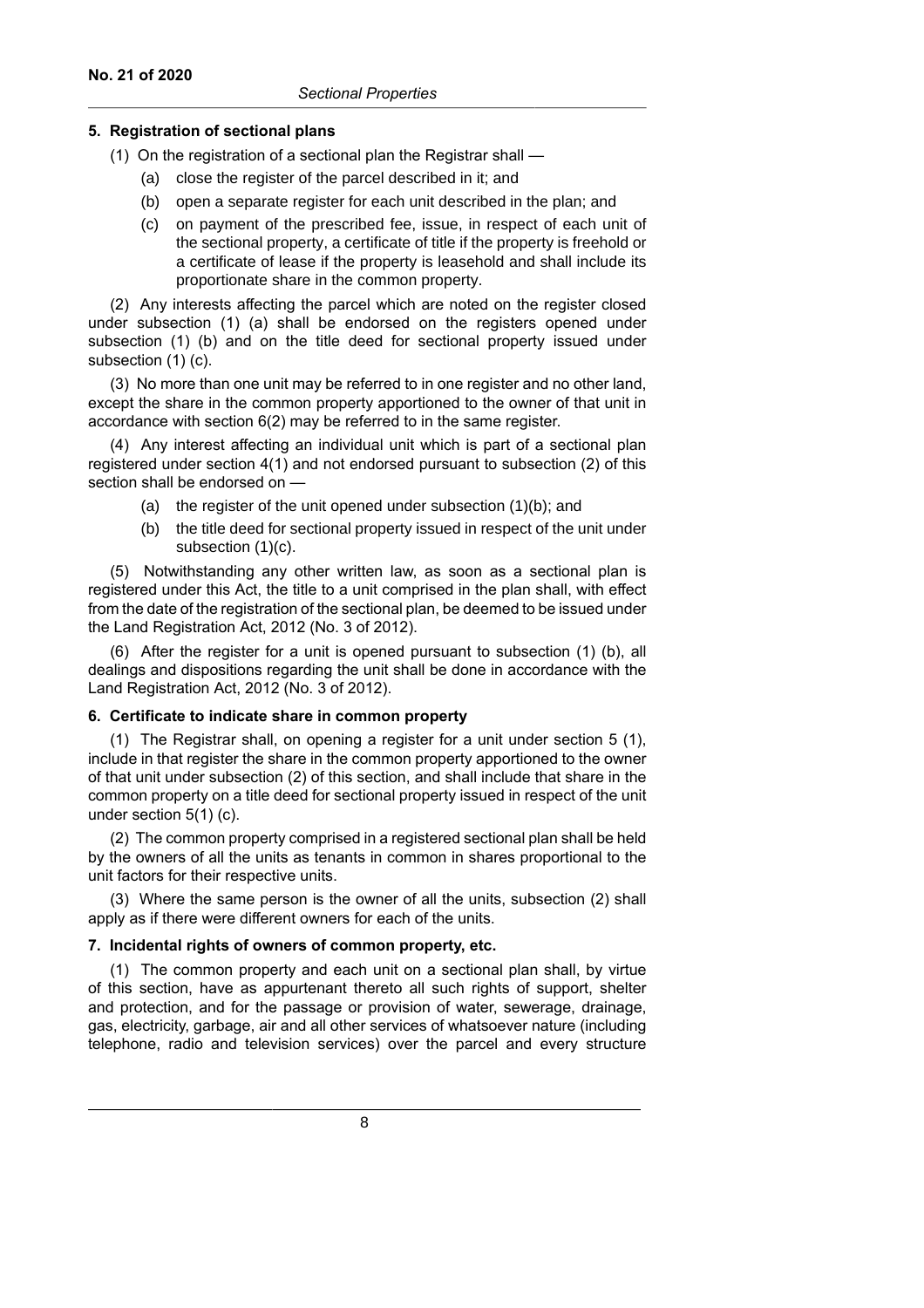thereon as may from time to time be necessary for the reasonable use or enjoyment of the common property or unit.

(2) The common property and each unit on a sectional plan shall, by virtue of this section, have as appurtenant thereto a right to the full, free and uninterrupted access and use of light to or for any windows, doors or other apertures existing at the date of the registration of the sectional plan and enjoyed at that date.

(3) The rights created by this section shall carry with them all ancillary rights necessary to make them effective as if they were easements.

(4) Nothing in this section shall affect any parcel other than the parcel to which the sectional plan relates.

#### **8. Liability of owner of a unit**

—

Except to the extent that an interest endorsed on a sectional plan relates to a particular unit, the owner of a unit shall only be liable in respect of an interest endorsed on the sectional plan in proportion to the unit factor for his unit.

#### **9. Requirements of sectional plans**

(1) Every plan presented for registration as a sectional plan under this Act shall

- (a) be described in the heading of the plan as a sectional plan;
- (b) be geo-referenced;
- (c) bear a statement containing those particulars as may be necessary to identify the title to the parcel;
- (d) include a drawing illustrating the units and distinguishing the units by numbers or other symbols;
- (e) show the approximate floor area of each unit;
- (f) have endorsed on it a schedule specifying in whole numbers the unit factor for each unit in the parcel;
- (g) be signed by the proprietor;
- (h) be signed and sealed by the office or authority responsible for survey;
- (i) have endorsed on it the address at which documents may be served on the Corporation concerned in accordance with section 54;
- (j) clearly indicate the user of the unit; and
- (k) contain any other particulars prescribed in the regulations.

(2) The Registrar shall, within twenty-one days from the day a sectional plan is registered, submit to the county government of the area in which the parcel is located, a copy of the registered sectional plan.

### **10. Boundaries of sectional units**

(1) Unless otherwise stipulated in the sectional plan if—

- (a) a boundary of a unit is described by reference to a floor, wall or ceiling; or
- (b) a wall located within a unit is a load bearing wall, the only portion of that floor, wall or ceiling, as the case may be, that forms part of the unit, is the finishing material that is in the interior of that unit, including any lath and plaster, panelling, gypsum board panels, flooring material or coverings or any other material that is attached, laid, glued or applied to the floor, wall or ceiling, as the case may be.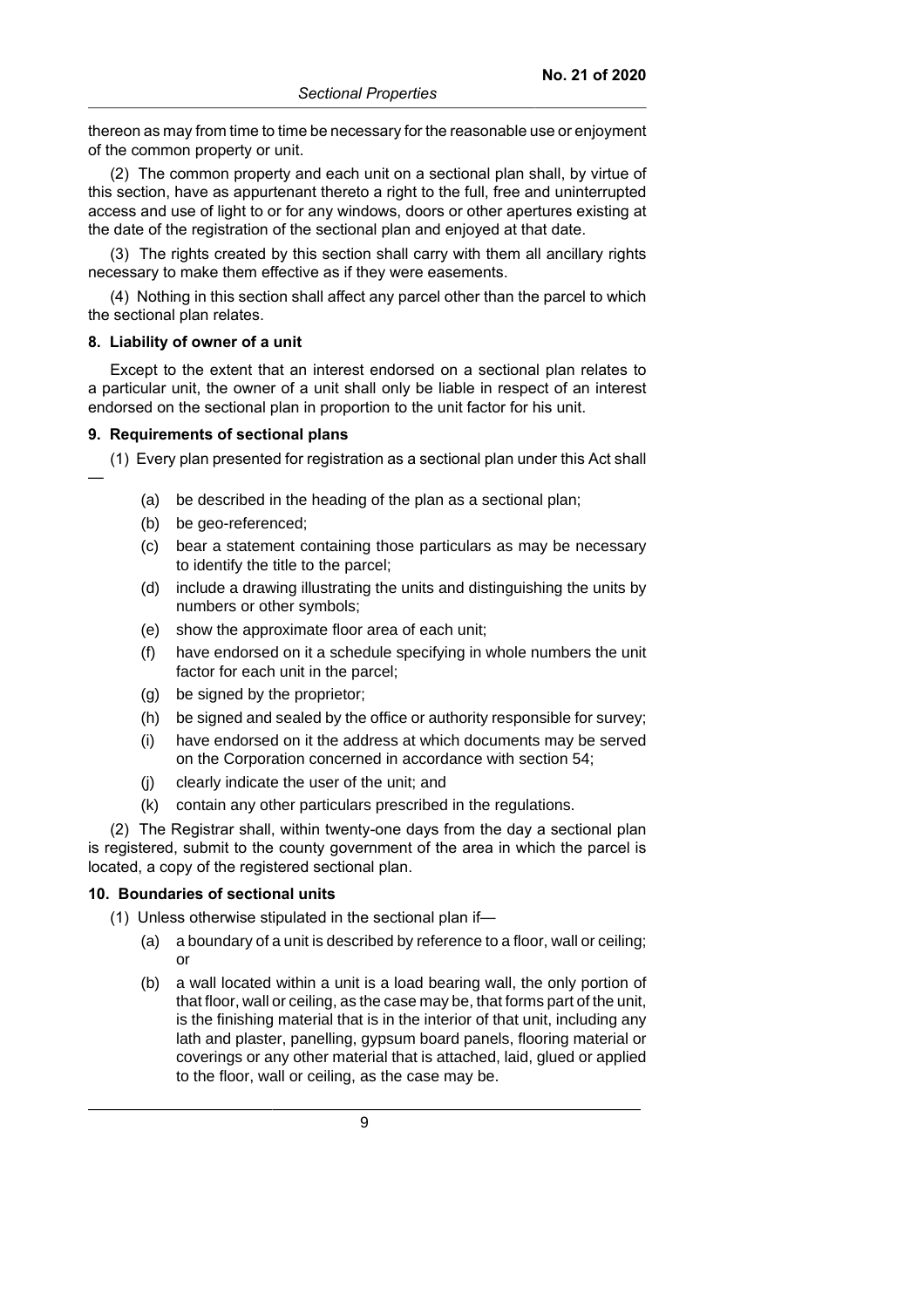(2) Notwithstanding subsection (1), all doors and windows of a unit are part of the unit unless otherwise stipulated in the sectional plan.

#### **11. Certificates to accompany sectional plans**

(1) Every plan presented for registration as a sectional plan shall be endorsed by—

- (a) a surveyor stating that the structure shown on the plan is within the external surface boundaries of the parcel which is the subject of the plan, and if gutterings project beyond those external boundaries, that an appropriate easement has been granted as an appurtenance of the parcel; and
- (b) a certificate from the county government stating that the proposed division of the structure as illustrated on the plan has been approved by the county government.

(2) A surveyor shall apply for an endorsement by a county government under subsection (1) (b), in the prescribed form, to the County Executive Committee Member responsible for approval of buildings.

(3) Where the plan presented for registration as a sectional plan is in respect of a building containing units, it shall, in addition to the certificate required under subsection (1), be endorsed by a surveyor or such other person as shall be approved by the Director of Survey stating that the units shown on the plan correlate with the existing structure.

(4) Upon the receipt of an application for an endorsement under subsection (1) (b), the respective county government shall, with respect to a structure for which a building plan was approved, issue the endorsement, within thirty days, if satisfied that the structure conformed to —

- (a) the development scheme, development control by-law, zoning by-law or land use by-law, as the case may be; and
- (b) any permit issued under that scheme or by-law that existed at the time the building permit was issued.

(5) The provisions of the law relating to physical planning and any other land use planning laws relating to the sub-division of land do not apply to the division of a building under a sectional plan if —

- (a) the surface boundaries of the parcel as defined in this Act on which that building is located correspond to the boundaries of a parcel as defined in the Physical and Land Use Planning Act (No. 13 of 2019); and
- (b) the building located on the parcel contains two or more units.

## **12. Application for sub-division etc., of a unit**

(1) Any proprietor may, with the approval of the county government, sub-divide or consolidate his unit by registering a sectional plan relating to the unit intended to be so sub-divided or consolidated in the manner provided by this Act for the registration of sectional plans.

(2) Except as provided in this section the provisions of this Act relating to sectional plans apply with all necessary modifications to a sub-division or consolidation of units.

(3) On the registration of a sectional plan of sub-division or consolidation, units comprising the sectional plan are subject to the burden and have the benefit of any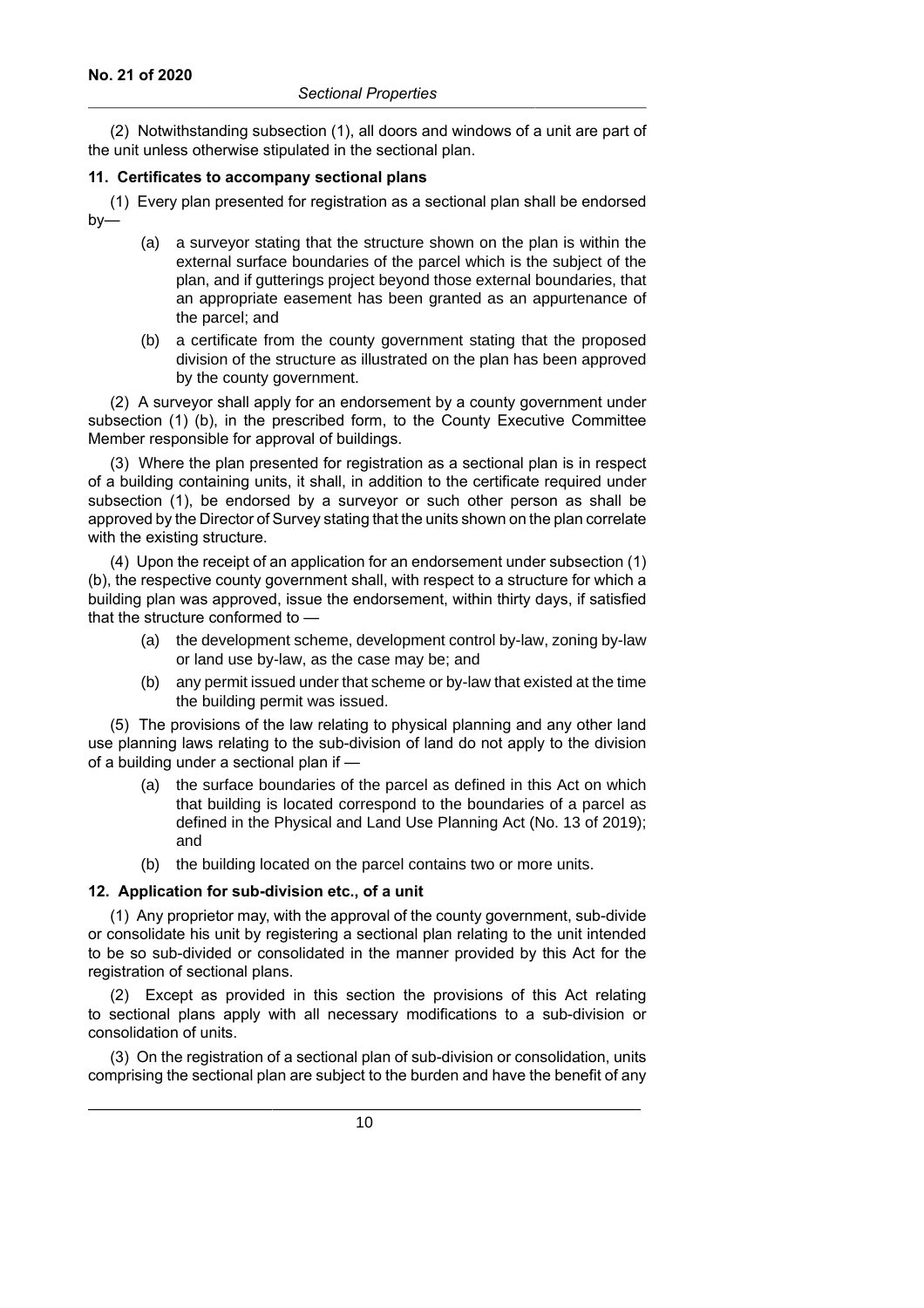easements affecting those units in the original sectional plan which are included in the sectional plan of sub-division or consolidation.

(4) The schedule endorsed on a sectional plan of sub-division or consolidation as required by section 9 (1) shall apportion among the units the unit factor or factors for the unit or units in the original sectional plan that are included in the sub-division or consolidation.

(5) Before registering a proposed sectional plan of sub-division or consolidation, the Registrar shall amend, in the manner prescribed by the regulations, the original sectional plan as endorsed by a surveyor.

(6) On registration of a sectional plan of sub-division or consolidation, the land comprised in it shall not be dealt with by reference to units in the original sectional plan.

#### **13. Conversion to units**

(1) If a building contains premises that are—

- (a) rented for residential or commercial purposes to a tenant who is not a party to a purchase agreement; and
- (b) not included in a sectional plan, the owner of the premises or a person acting on his behalf shall not sell those premises as a residential or commercial unit until the sectional plan that includes those premises is registered at a registry.

(2) All long term sub-leases that are intended to confer ownership of an apartment, flat, maisonette, town house or an office that were registered before the commencement of this Act shall be reviewed to conform to section 54 (5) of the Land Registration Act, 2012 (No. 3 of 2012) within a period of two years of the commencement to this Act.

(3) An owner who had already paid stamp duty for a sub-lease shall not be required to pay stamp duty during its revision under subsection (2).

(4) A developer, a management company or an owner of a unit may initiate the conversion required under subsection (2).

(5) The Registrar shall dispense with the production of the original title pursuant to section 31 of the Land Registration Act, 2012 (No. 3 of 2012) if the developer is not willing or is unavailable to surrender the title to the parcel for the purposes of conversion.

(6) The Registrar shall register a restriction against the title of the parcel to prevent any further dealings on it if a proprietor or developer fails to comply with this section.

#### **14. Easements in favour of the owner**

After the registration of a sectional plan, there is implied in respect of each unit shown on the sectional plan —

- (a) in favour of the owner of the unit and as appurtenant to the unit, an easement for the subjacent and lateral support of the unit by the common property and by every other unit capable of affording support;
- (b) in favour of the owner of the unit, and as appurtenant to the unit, an easement for the shelter of the unit by the common property and by every other unit capable of affording shelter; and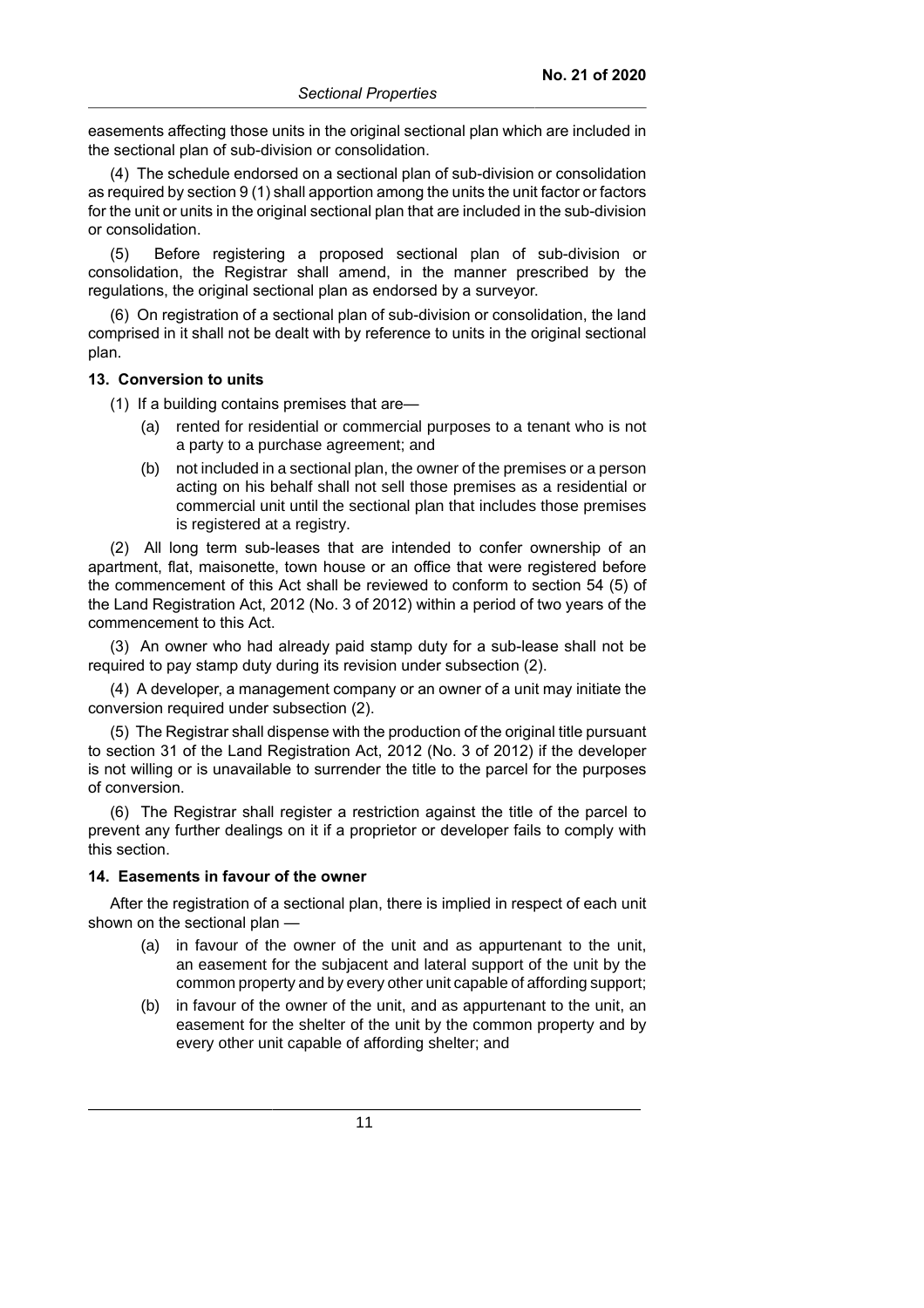(c) in favour of the owner of the unit, and as appurtenant to the unit, easement for the passage or provision of water, sewerage, drainage, gas, electricity, garbage, artificially heated or cooled air and other services including telephone, radio and television services through or by means of any pipes, wires, cables or ducts for the time being existing in the parcel to the extent to which those pipes, wires, cables or ducts are capable of being used in connection with the enjoyment of the unit.

#### **15. Easements against the owner**

(1) After the registration of a sectional plan, there is implied in respect of each unit shown on the sectional plan—

- (a) as against the owner of the unit, an easement, to which the unit is subject, for the subjacent and lateral support of the common property and of every other unit capable of enjoying support;
- (b) as against the owner of the unit, an easement, to which the unit is subject, to provide shelter to the common property and to every other unit capable of enjoying shelter; and
- (c) as against the owner of the unit, an easement, to which the unit is subject, for the passage or provision of water, sewerage, drainage, gas, electricity, garbage, artificially heated or cooled air and other services including telephone, radio and television services through or by means of any pipes, wires, cables or ducts for the time being existing within the unit as appurtenant to the common property and also to every other unit capable of enjoying those easements.

(2) When an easement is implied by this section, the owner of any utility service providing a service to the parcel, or to any unit on it, is entitled to the benefit of any of those easements that are appropriate to the proper provision of that service, but not to the exclusion of the owner of any other utility service.

#### **16. Easements or restrictions exist without mention**

(1) Easements or restrictions as to user implied or created by this Act or the by-laws take effect and are enforceable—

- (a) without any memorial or notification on that part of the register constituting titles to the dominant or servient tenements; and
- (b) without any express indication of those tenements.

(2) All ancillary rights and obligations reasonably necessary to make easements effectively apply in respect of easements implied by this Act, including the right of an owner of dominant tenement to enter a servient tenement and replace, renew or restore anything the dominant tenement is entitled to benefit from.

#### PART III – ESTABLISHMENT OF THE CORPORATION

#### **17. Establishment of a Corporation**

(1) On the registration of a sectional plan, there shall be constituted a Corporation under the name "The Owners, Sectional Plan No. (the number to be specified being the number given to the plan on registration)".

(2) The Registrar shall issue a certificate of registration of the corporation.

(3) A Corporation shall consist of all those persons —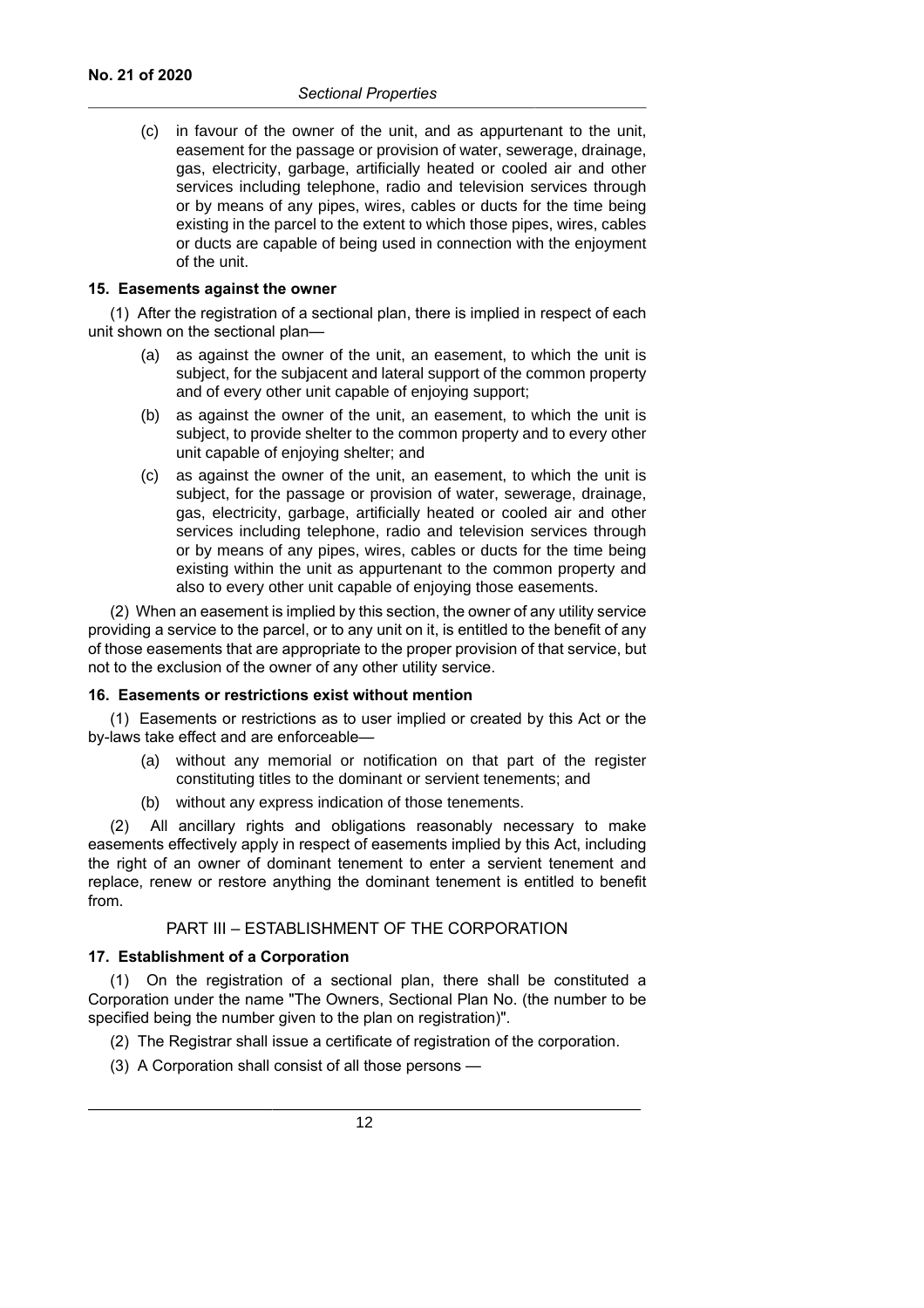- (a) who are the owners of units in the parcel to which the sectional plan relates; or
- (b) who are entitled to the parcel when the sectional arrangement is terminated under this Act.
- (4) The Corporation shall have perpetual succession and a common seal.

(5) The Corporation shall be regulated in accordance with this Act and the bylaws specified in the regulations shall subject thereto, have effect in relation to the corporation and its board.

(6) The provisions of the Companies Act, 2015 (No. 17 of 2015) shall not apply to the Corporation.

### **18. Actions by or against the Corporation**

(1) The Corporation shall be capable of suing and being sued in its corporate name subject to section 21, and of doing anything that a body corporate may do.

(2) Without restricting the generality of subsection (1), the Corporation may sue for and in respect of damage or injury to the common property caused by any person, whether that person is the proprietor of a unit or not.

### **19. Liability in tort**

(1) Where any proceedings are brought under the Occupiers Liability Act (Cap 34) or in tort or in respect of an alleged breach of any statutory duty and it is required by law that proceedings be brought against the owner or occupier of any particular parcel of land or premises, the provisions of this section shall apply notwithstanding any Act or rule of law to the contrary.

(2) For the purposes of any proceedings to which this section applies —

- (a) the common property and each of the units shall be separate premises; and
- (b) where the proceedings are brought in respect of the common property, the Corporation shall be deemed to be the owner and occupier of the common property and any judgment which may be awarded to the plaintiff shall be entered against the Corporation accordingly:

Provided that, where the cause of action arose through the negligence or unauthorized act or omission of one or more of the proprietors of former proprietors, the Corporation may join that proprietor or those proprietors as co-defendants and judgment may be given against the Corporation and the proprietor or proprietors jointly and severally.

(3) The amount of any judgment (including costs) given jointly and severally as provided in subsection (2) may be recovered as a debt by the Corporation from the proprietor or proprietors against whom judgment is given in an action in any court of competent jurisdiction.

(4) Where the defendant in any proceedings to which this section applies is the Corporation, the proprietors of the units at the time when judgment is entered shall be deemed to have guaranteed to the plaintiff the payment by the Corporation of the full amount awarded by way of judgment.

(5) If the Corporation in a general meeting so resolves, any sum payable by it in accordance with the provisions of this section may be paid out of any general fund established by it.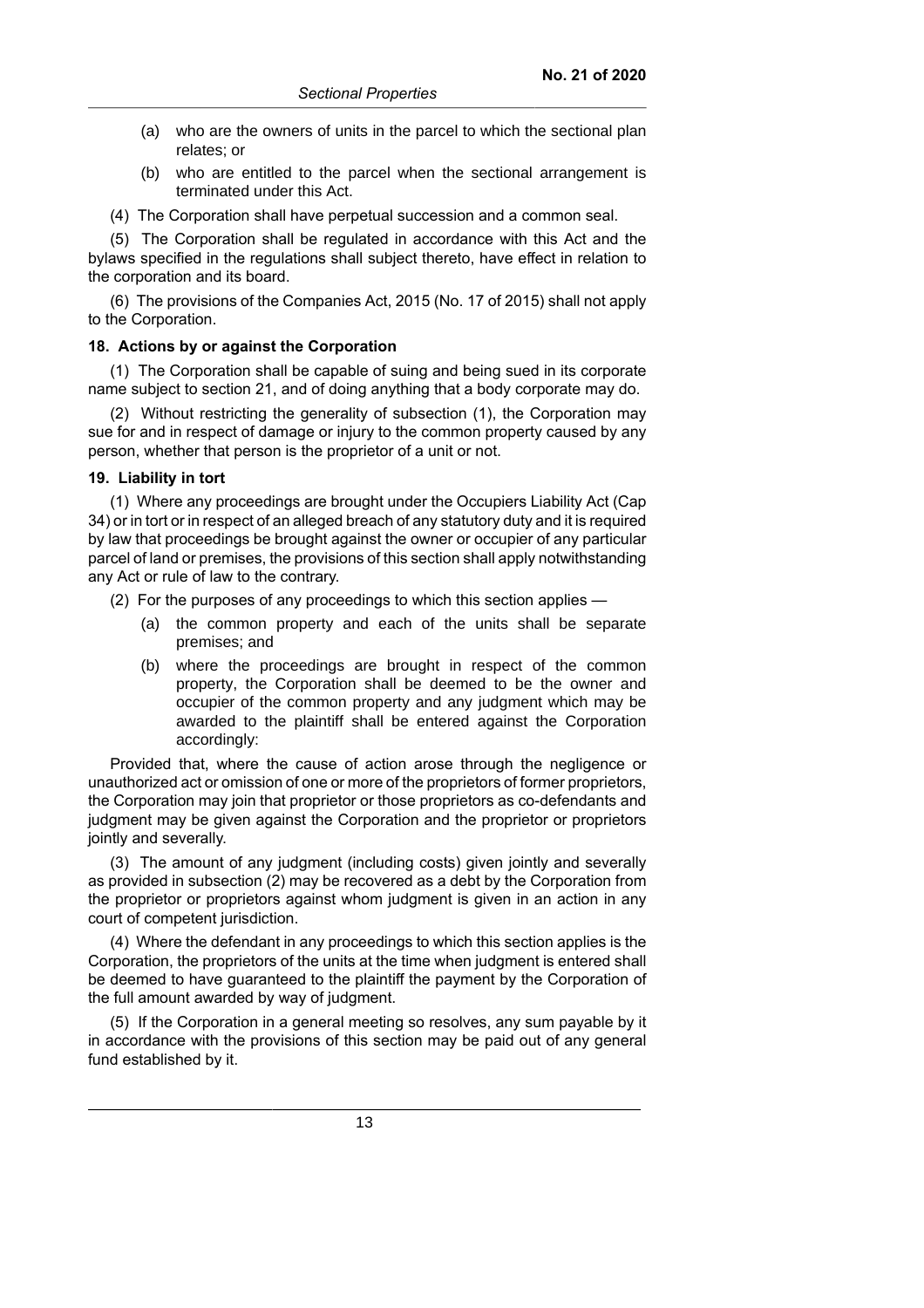## **20. Duties of the Corporation**

- (1) The Corporation shall—
	- (a) subject to this Act, carry out any duties imposed on it by the by-laws;
	- (b) unless by unanimous resolution all the proprietors otherwise resolve, insure and keep insured buildings and other improvements on the parcel against fire;
	- (c) effect such other insurance as it is required by law to effect or as it may consider expedient;
	- (d) pay the premiums in respect of any policies of insurance effected by it;
	- (e) keep the common property in a state of good repair;
	- (f) comply with any notice or order duly served on it by the county government or public body requiring repairs to, or work to be performed in respect of, the land or any building or improvements thereon;
	- (g) subject to this Act, control, manage, and administer the common property and do all things reasonably necessary for the enforcement of the by-laws;
	- (h) do all things reasonably necessary for the enforcement of any lease or licence under which the land is held;
	- (i) do all things reasonably necessary for the enforcement of any contract of insurance entered into by it under this section; and
	- (j) do all other things to ensure the property is well managed including engaging the services of a property manager or any other persons they deem necessary.
- (2) The Corporation shall
	- (a) establish and maintain a fund for administrative expenses sufficient, in the opinion of the Corporation, for the control, management, and administration of the common property, and for the payment of any insurance premiums, and the discharge of any other obligation of the Corporation;
	- (b) determine from time to time the amounts to be paid for the purposes aforesaid; and
	- (c) raise amounts so determined by levying contributions on the proprietors in proportion to the unit entitlement of their respective units.

(3) The Corporation may, pursuant to a resolution of the proprietors, distribute any money or personal property in its possession and surplus to its current requirements among the proprietors for the time being according to their unit entitlements.

(4) For the purposes of effecting any policy of insurance under the provisions of subsection (1) the Corporation shall be deemed to have an insurable interest on all the buildings and other improvements on the parcel.

(5) Any policy of insurance authorized by this section and effected by the Corporation in respect of any buildings or other improvements on the parcel shall not be liable to be brought into contribution with any other policy, save another policy authorized by this section in respect of the same buildings or improvements.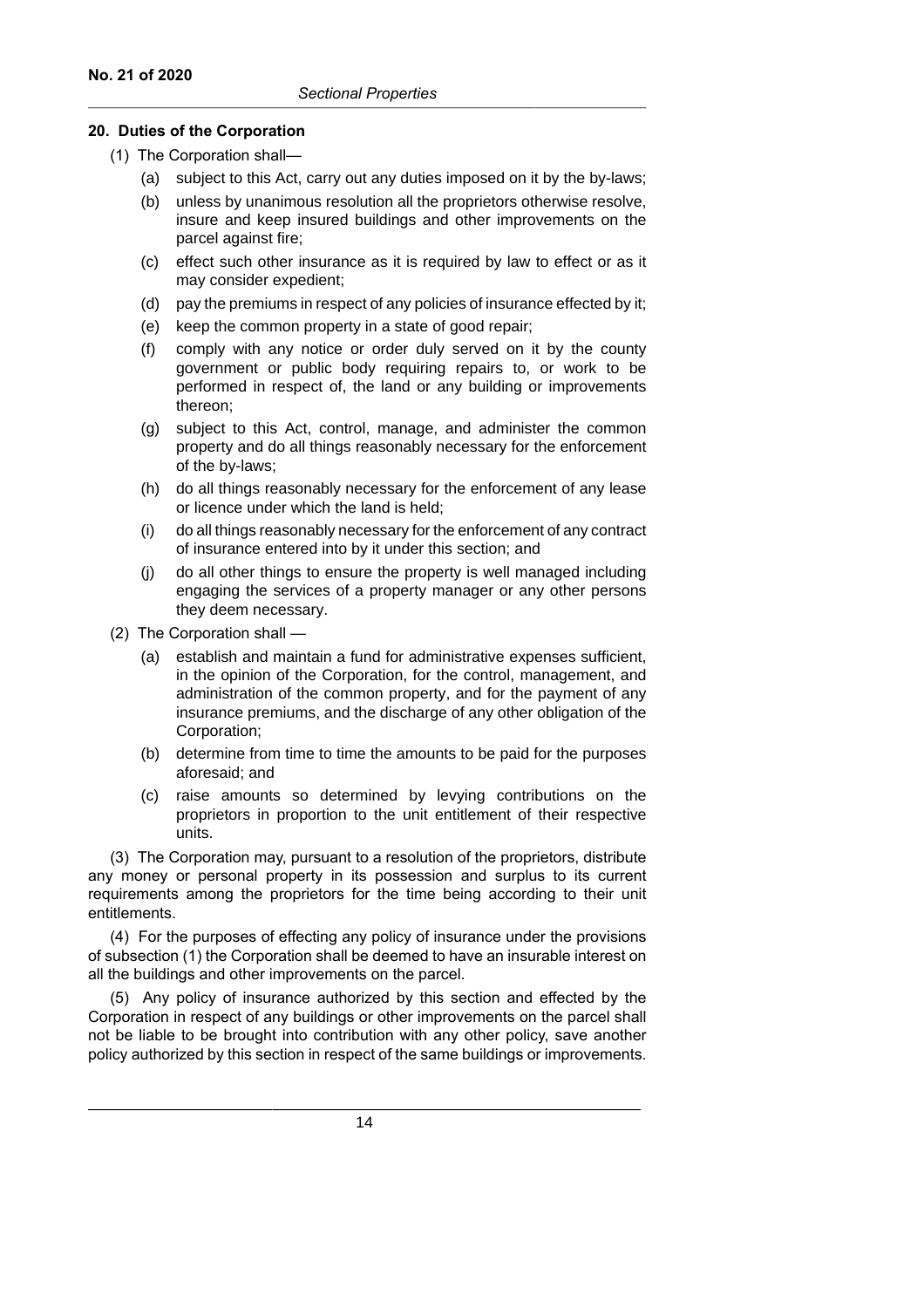(6) The corporation may constitute an Internal Dispute Resolution Committee on a need basis to hear and determine disputes.

(7) The Corporation may use technology in the execution of its duties.

### **21. Powers of the Corporation**

Subject to this Act, the Corporation shall have all such powers as are reasonably necessary to enable it to carry out the duties imposed on it by this Act and by the by-laws:

Provided that the Corporation shall not have power to carry on any trading activities.

## **22. Disposition and dealings affecting the common property**

(1) Any disposition and dealing affecting the common property or land that is to become part of the common property shall be executed in accordance with Land Registration Act (No. 3 of 2012) and approved by a unanimous resolution of the Corporation.

(2) A certificate under the common seal of the Corporation that any such approval has been given shall be sufficient evidence of the approval in the absence of proof to the contrary.

(3) There shall be no disposition or dealing affecting the common property until a meeting of the corporation is held in accordance with section 27.

### **23. Registration of transfers of common property**

(1) Every memorandum of transfer of the whole or any part or parts of the common property shall, in addition to any plan that the Registrar may require to be deposited under section 4, be accompanied by a sectional plan which shall be in substitution for and shall be deposited under the same number as the existing sectional plan, and shall show the effect of the transfer to the satisfaction of the Registrar.

(2) Where any unit is subject to any existing registered charge, lease, or sublease, the Registrar shall not register any transfer of the whole or any part or parts of the common property until there has been produced to him a consent in writing by every registered chargee, lessee, and sub-lessee to the release of his interest in the land comprised in the transfer; and upon registration of the transfer each such consent shall operate as a discharge of the charge or a surrender of the lease or sublease, as to the land comprised in the transfer, as the case may be.

(3) The Registrar shall register any transfer to which subsection (1) refers by —

- (a) causing an appropriate memorial relating to the transfer to be noted on the new unit plan and on the supplementary record sheet; and
- (b) issuing in the name of the transferee a certificate of sectional property for the land transferred, free from any incidental rights existing over the land by virtue of any written law.

## **24. Voting rights**

(1) The voting rights of the owner of a unit shall be determined by the unit factor for his unit.

(2) When an owner's interest is subject to a registered charge, a power of voting conferred on an owner by this Act or the by-laws -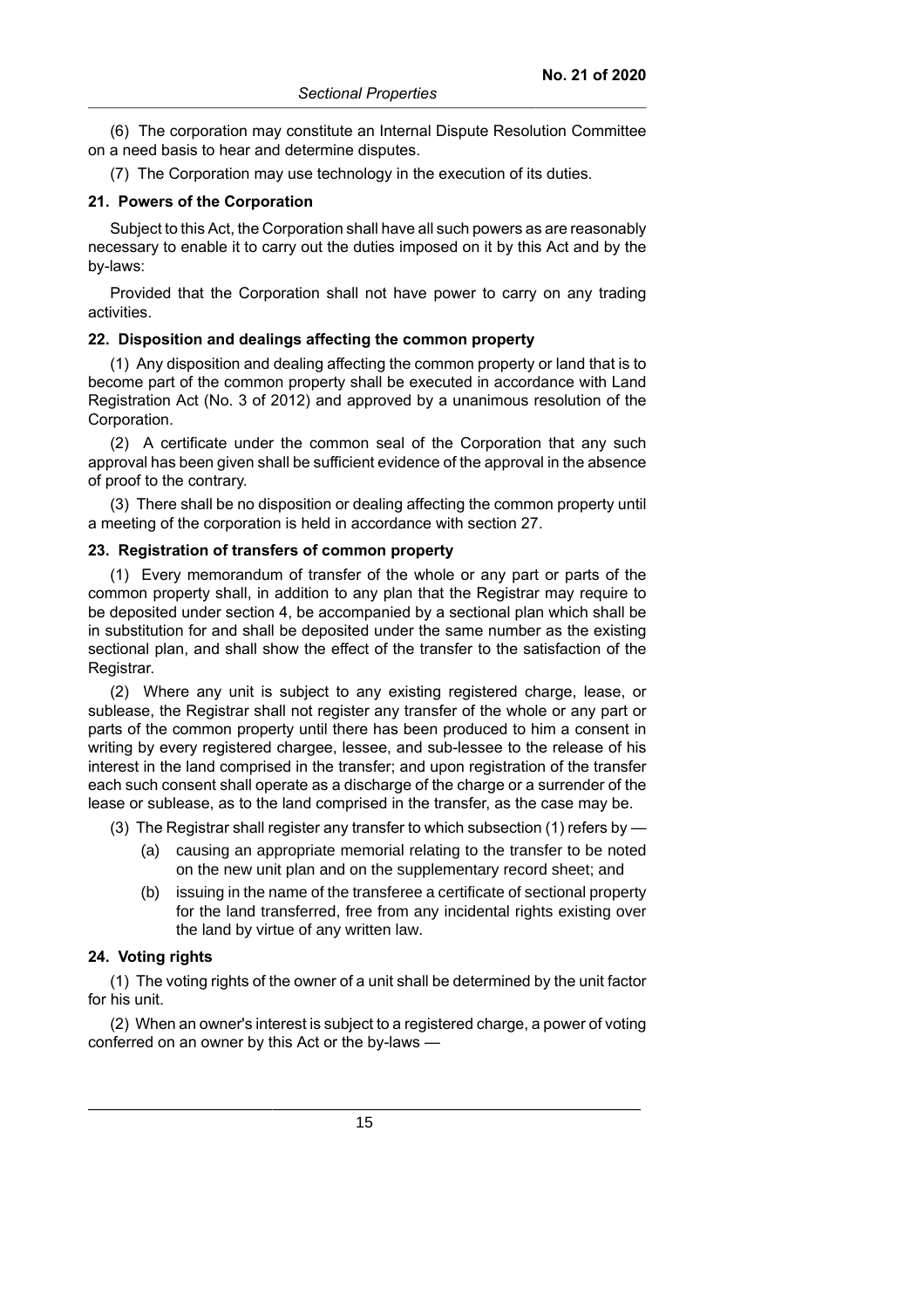- (a) if a unanimous resolution is required, may not be exercised by the owner, but is exercisable by the registered chargee first entitled in priority; and
- (b) in other cases, is exercisable by the chargee first entitled in priority and may not be exercised by the owner if the chargee is present personally or by proxy.

(3) Subsection (2) does not apply unless the chargee has given written notice of his charge to the Corporation.

(4) An owner or chargee, as the case may be, may exercise his right to vote personally or by proxy.

### **25. Voting where owner incapable**

(1) Any powers of voting conferred by this Act or the by-laws may be exercised —

- (a) in the case of an owner who is a minor, by the guardian of his estate or, if no guardian has been appointed, by the Public Trustee; or
- (b) in the case of an owner who is for any reason unable to exercise control over his property, by the person who for the time being is authorized by law to exercise control over that property.

(2) If the Court, on application by the Corporation or by an owner, is satisfied that there is no person capable, willing or reasonably available to vote in respect of a unit, the Court—

- (a) shall in cases when a unanimous resolution is required by this Act; and
- (b) may, in its discretion, in any other case, appoint the Public Trustee or such other person as the Court determines for the purpose of exercising the powers of voting under this Act and the by-laws.

(3) On making an appointment under this section, the Court may make any order it considers necessary or expedient to give effect to the appointment.

#### **26. Board of management**

(1) A Corporation shall have a board of management that shall be constituted as provided by the by-laws of the Corporation.

(2) A Corporation shall, within fifteen days of a person becoming or ceasing to be a member of the board, file at the land registry a notice in the prescribed form stating the name and address of that person and the day that the person became or ceased to be, as the case may be, a member of the board.

(3) The powers and duties of a Corporation shall, subject to any restriction imposed or direction given at a general meeting, be exercised and performed by the board of the Corporation.

(4) All acts done in good faith by a board are, notwithstanding that it is afterwards discovered that there was some defect in the election or appointment or continuance in office of any member of the board, as valid as if the member had been properly elected or appointed or had properly continued in office.

## **27. Convening of meetings of the Corporation**

When a developer registers a sectional plan, he shall within—

(a) ninety days from the day that fifty percent of the units are sold; or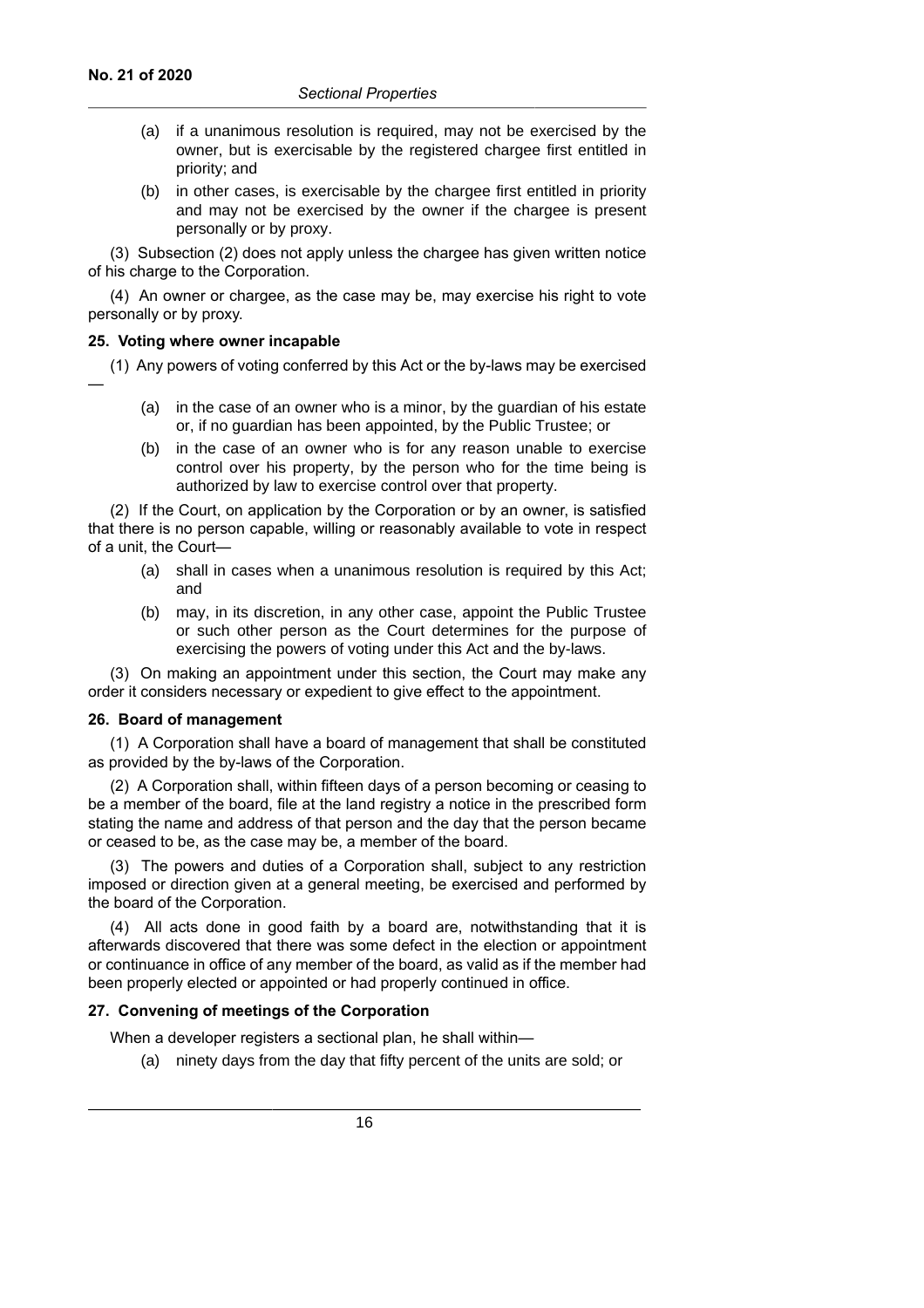(b) one hundred and eighty days from the day that the first unit is sold, whichever is sooner, convene a meeting of the Corporation at which a board shall be elected.

### **28. Annual meeting**

(1) The board shall, once every year, convene an annual general meeting of the owners.

(2) An annual general meeting of the owners shall be convened by the board within fifteen months of the conclusion of the immediately preceding annual general meeting.

#### **29. By-laws of the Corporation**

(1) The Corporation may make by-laws to provide for the control, management and administration of the units, the movable and immovable property of the Corporation and the common property and for establishment of a Committee.

(2) Notwithstanding subsection (1), on first registration, the by-laws specified in the regulations shall be the by-laws of the Corporation.

(3) Any by-law may be amended, repealed or replaced by a special resolution.

(4) An amendment, repeal or replacement of a by-law does not take effect until —

- (a) the Corporation has filed a copy of it with the (c) Registrar; and
- (b) the Registrar has made a memorandum of the filing on the sectional plan.

(5) No by-law shall operate to prohibit or restrict the devolution of units or any transfer, lease or other dealing with them or to destroy or modify an easement implied or created by this Act.

(6) The by-laws bind the Corporation and the owners to the same extent as if the by-laws had been signed and sealed by the Corporation and by each owner and contained covenants on the part of each owner with every other owner and with the Corporation to observe and perform all the provisions of the by-laws.

(7) A by-law made by a corporation under subsection (1) shall have no force or effect to the extent to which it purports to permit material change in the use or density of the common property without the approval of the relevant county government.

(8) A by-law made by the Corporation under subsection (1) shall have no force or effect to the extent to which it purports to prohibit or restrict—

- (a) the keeping on a unit of a dog used as a guide by a completely blind owner, occupier or resident of the unit; or
- (b) the use of a dog as a guide on a unit or common property by a completely or partially blind person.

#### **30. Enforcement of by-laws**

(1) If an owner contravenes any of the by-laws, a corporation or an aggrieved owner may refer the dispute to the Committee provided for under section 20 and 30.

(2) A corporation or an aggrieved owner shall, when referring a dispute to the Committee under subsection (1), specify the by-laws that were contravened by the owner.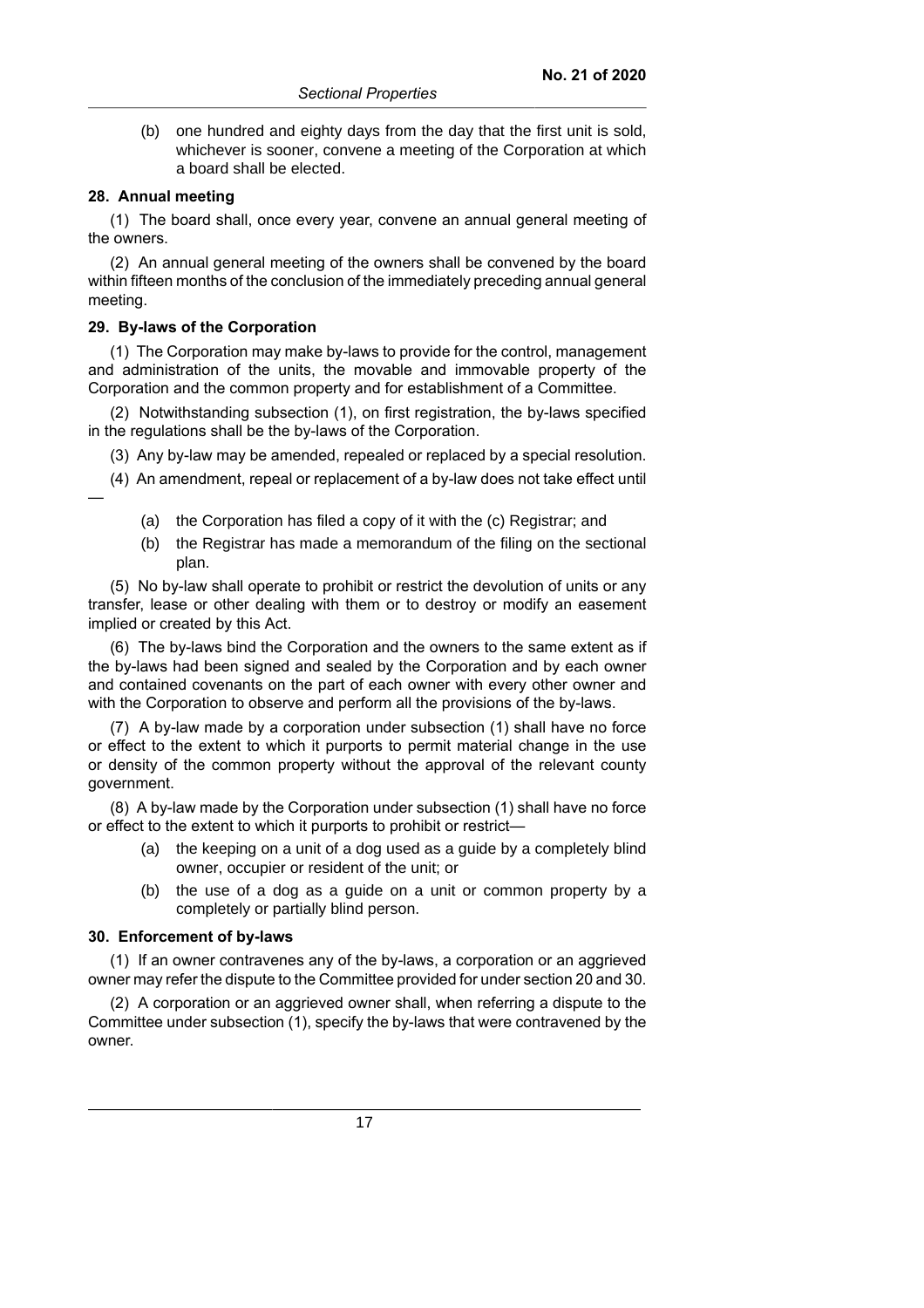(3) On hearing a dispute referred to it in accordance with subsection (1), the Committee shall determine the dispute and make a finding and order which shall be in writing and signed by the members of the Committee.

(4) A Corporation shall not commence an action under this section unless it is authorized by the by-laws to do so.

(5) Referral of a dispute to a Committee under this section shall not restrict or derogate the referee from a remedy that an owner or the corporation may have against the disputing person.

(6) In the event of non-compliance with an order of a Committee the aggrieved party may apply to the Court to enforce the order of the Committee.

(7) If a party is dissatisfied with the determination of a Committee under this section, the party may appeal to the Court.

#### **31. Administrative expenses**

(1) In addition to other powers under this Act, the Corporation shall have the power to recover, from an owner, by an action in debt, any sum of money spent by the Corporation in execution of its duties as stipulated in section 20.

(2) A contribution levied as provided in section 20(2) is due and payable on the passing of a resolution to that effect and in accordance with the terms of the resolution, and may be recovered by an action for debt by the Corporation —

- (a) from the person who was the owner at the time when the resolution was passed; and
- (b) from the person who was the owner at the time when the action was instituted, both jointly and severally.

(3) A Corporation shall, on the application of an owner or a person authorized, in writing, by him, certify —

- (a) the amount of any contribution determined as the contribution of the owner;
- (b) the manner in which the contribution is payable;
- (c) the extent to which the contribution has been paid by the owner; and
- (d) the interest owing, if any, on any unpaid balance of a contribution, and, in favour of a person dealing with that owner the certificate is conclusive proof of the matter certified in it.

(4) A Corporation may register a caution against the title to an owner's unit for the amount of a contribution levied on the owner but unpaid by him.

(5) On the registration of the caution under subsection (4) the Corporation has a charge against the unit equal to the unpaid contribution.

(6) A charge under subsection (5) has the same priority from the date of registration of the caution as a charge under the Land Registration Act (No. 3 of 2012).

(7) If the Corporation has registered a caution under this section the Corporation shall, within thirty days of the payment to it of the amount of the unpaid contribution, withdraw the caution.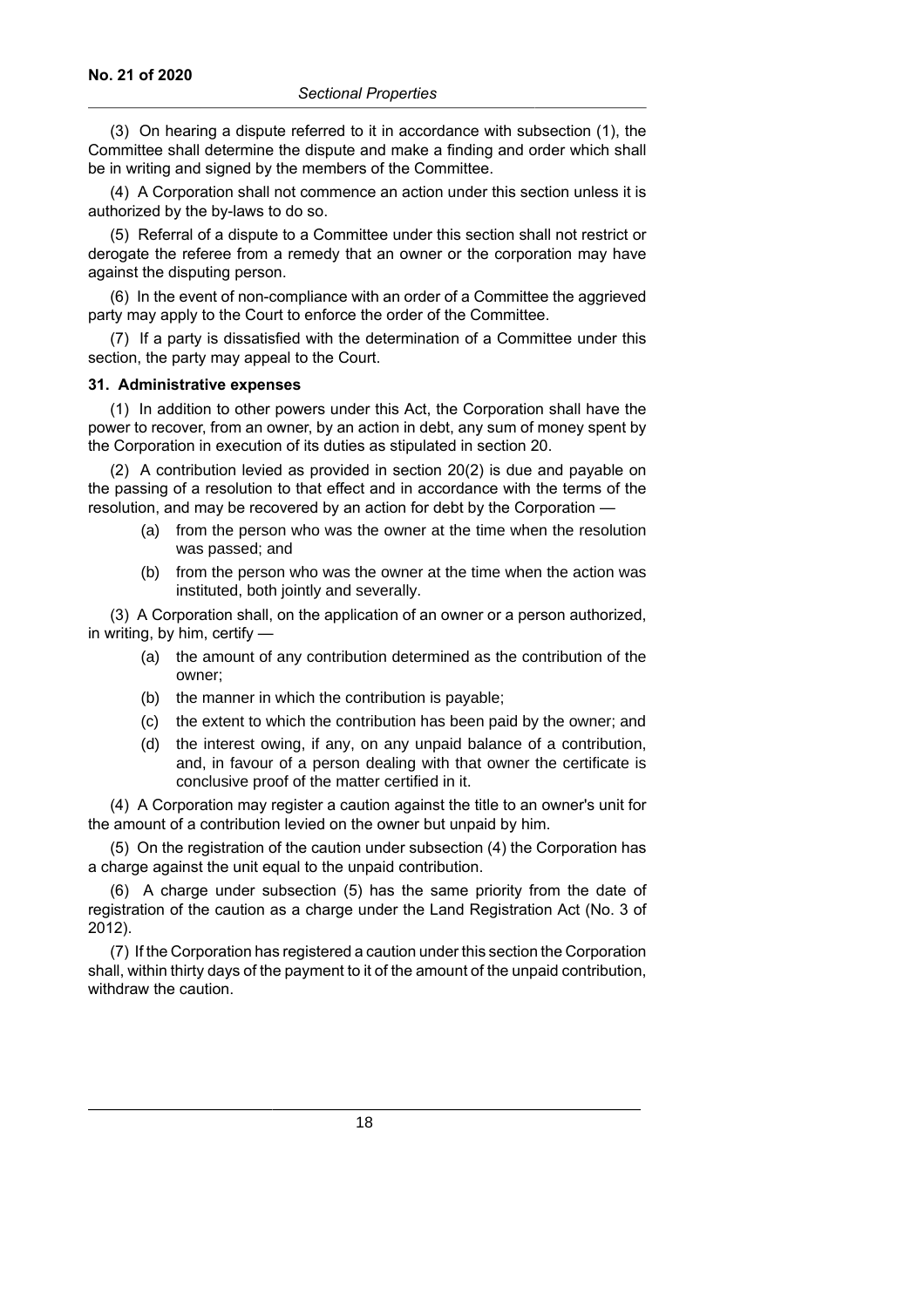#### **32. Interest on outstanding account**

The Corporation may, if permitted to do so by the by-laws, charge interest at a rate to be set out in the by-laws on any unpaid balance of a contribution owing to it by an owner.

#### **33. Recovery of money**

If any interest referred to in section 32 or a deposit is owing by an owner to a Corporation, the Corporation may, in addition to any rights of recovery that it has in law, recover that amount in the same manner as a contribution under section 31.

#### **34. Recovery of costs**

If a Corporation registers a caution against the title to a unit under section 31(4), it may recover from the owner of the unit the cost incurred in preparing and registering the caution and in discharging the caution.

#### **35. Investments**

Subject to section 32, a Corporation may invest any funds not immediately required by it only in those investments in which a trustee may invest under the Trustee Act (Cap. 167) and is endorsed by a special resolution.

#### **36. Information on request**

(1) On the written request of an owner, a purchaser or chargee of a unit, the Corporation shall, within twenty days of receiving that request, provide the person making the request, subject to the payment of such charge as is prescribed in the regulations, with one or more of the following as requested by that person —

- (a) a statement setting forth the amount of any contributions due and payable in respect of a unit;
- (b) the particulars of
	- (i) any action commenced against the Corporation and served on the Corporation;
	- (ii) any unsatisfied judgment or order for which the Corporation is liable; and
	- (iii) a written demand made on the Corporation for an amount in excess of five thousand shillings that, if not met, may result in an action being brought against the Corporation;
- (c) the particulars of or a copy of any subsisting recreational agreement;
- (d) the particulars of or a copy of any subsisting management agreement;
- (e) a copy of the budget, if any, of the Corporation;
- (f) a copy of the financial statement, if any, of the Corporation;
- (g) a copy of the by-laws of the Corporation;
- (h) a copy of any minutes of proceedings of a general meeting of the Corporation or of the board of management.

(2) Where a request is made under subsection (1) and the Corporation fails to comply with provisions of that subsection, the aggrieved person may seek an order that the Corporation comply with such request.

(3) Where an aggrieved person takes proceedings before a Committee pursuant to subsection (2), the Committee shall have power to make an order against the Corporation that it comply with subsection (1) and the Committee shall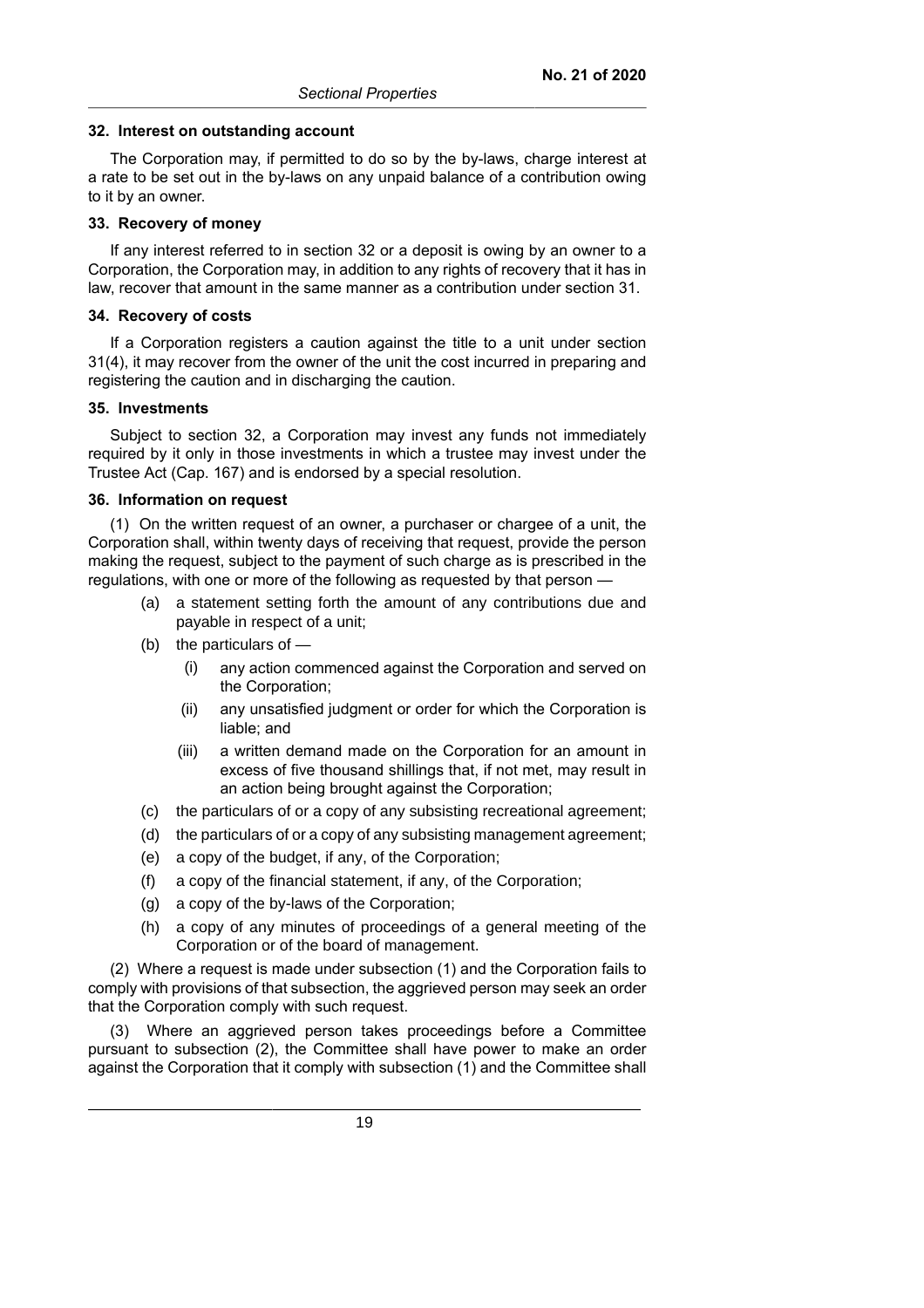also have power to award a penalty against the institutional manager of a sum not exceeding five hundred shillings per day for each day exceeding twenty days after a request has been properly made under subsection (1).

- (4) A Committee may make an order—
	- (a) pursuant to subsection (2) if it finds non-compliance with subsection (1) proved;
	- (b) dismissing the proceedings; or
	- (c) pronouncing a remedy or a penalty to ensure compliance with the bylaws, and in either case may make such award as to costs as seems appropriate in the circumstances.

(5) A Committee shall make its order under subsection (4) after a hearing conducted in accordance with the rules of natural justice.

(6) A party may appeal a decision of the Committee to any court in respect of an error of law.

## **37. Handing over of documents**

(1) The owner of the land at the time a sectional plan is registered shall provide to the Corporation without charge not later than one hundred and eighty days from the day the sectional plan is registered the original or a copy of the following documents —

- (a) all warranties and guarantees on the movable and immovable property of the Corporation and the common property for which the Corporation is responsible;
- (b) the  $-$ 
	- (i) structural, electrical, mechanical and architectural working drawings and specification; and
	- (ii) built drawings which exist for the common property for which the Corporation is responsible;
- (c) the plans that exist showing the location of underground utility services and sewer pipes;
- (d) all written agreements to which the Corporation is a party;
- (e) all certificates, approvals and permits issued by a county government, the Government or an agent of the Government which relate to any property for which the Corporation is responsible.

(2) A Corporation may, at any time before it receives a document under subsection (1), make a written request to the owner of the land referred to in subsection (1) for a copy of that document and that person shall, within twenty days receiving that request, provide to the Corporation without charge a copy of that document if the document is in the possession of that person.

## **38. Insurance**

(1) Where a sectional plan has not been registered prior to the sale of any units, the developer —

- (a) shall insure the units and the common property against—
	- (i) loss resulting from destruction or damage caused by fire and such other perils as are specified in the by-laws; and
	- (ii) damages awarded against the developer, the owner of a unit or the Corporation in an action for occupier's liability; and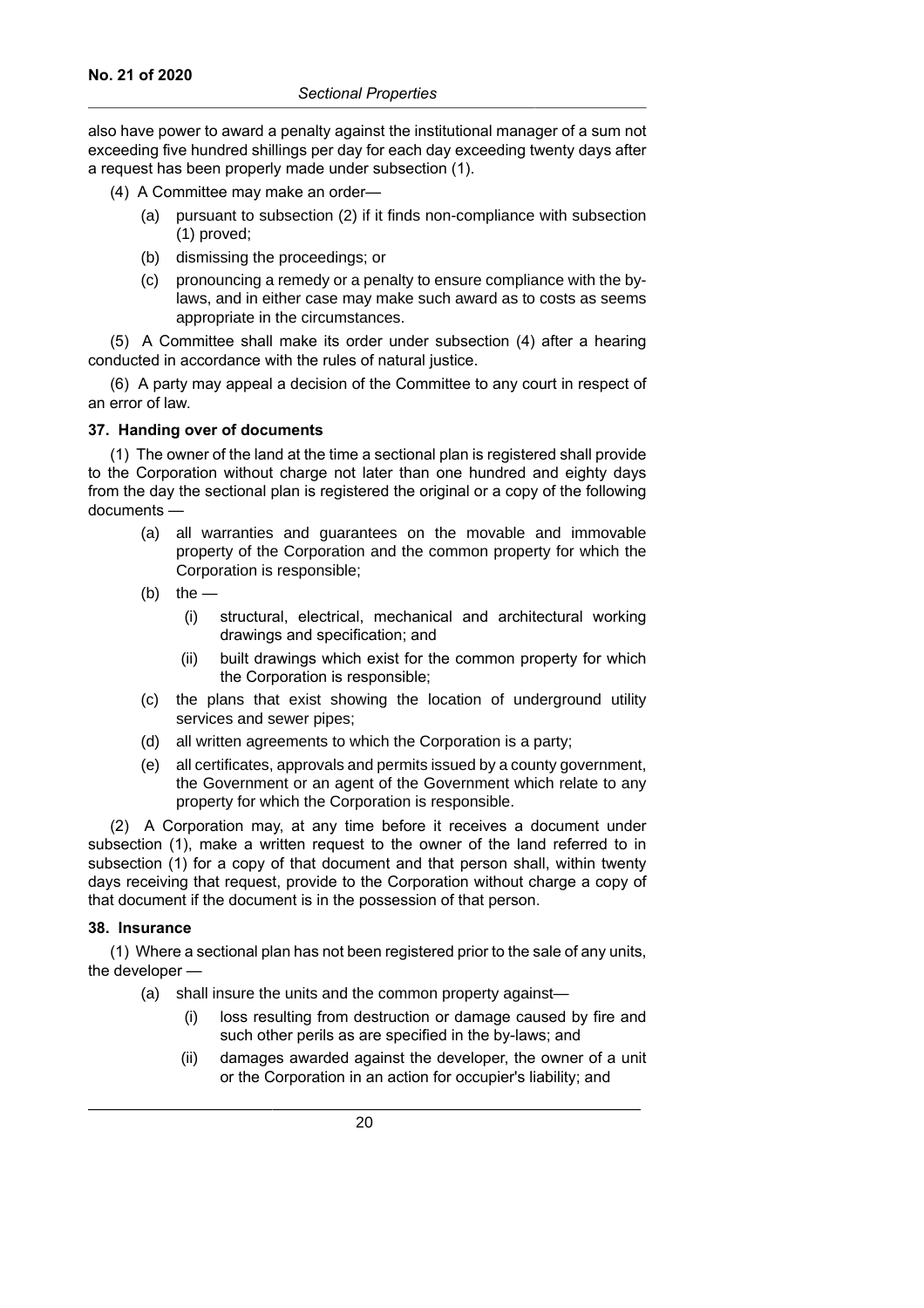(b) may insure the units and the common property or either of them against additional perils other than those specified in the Act or the by-laws, and for that purpose the developer has an insurable interest in the units and the common property.

(2) Upon the registration of the sectional plan, the insurable interest in the units and the common property passes to the Corporation, and if no insurance on the units and common property has been effected under subsection (1), the Corporation —

- (a) shall place insurance on the units and the common property against—
	- (i) loss resulting from destruction or damage caused by fire and such other perils as are specified in the by-laws; and
	- (ii) damages awarded against the owner of a unit or the body corporate in an action for occupier's liability; and
- (b) may place insurance on the units and the common property or either of them against additional perils other than those specified in the Act or the by-laws.

(3) A Corporation shall, subject to subsection (4), maintain such insurance on the units and common property as has been placed under subsection (1) or (2).

(4) Where insurance has been placed under subsection (1) (b) or (2) (b), such insurance may be continued by the Corporation unless it is prohibited from doing so by a resolution passed at a properly convened meeting of the Corporation.

(5) Any payment by an insurer under a policy of insurance for destruction of or damage to a unit or the common property shall, notwithstanding the terms of the policy —

- (a) be paid to the insurance trustee designated in the by-laws or, where the by-laws do not designate an insurance trustee, to the Corporation; and
- (b) be used forthwith, for the repair or replacement of the insured property which was destroyed or damaged.

(6) Notwithstanding the Insurance Act (Cap. 487) or any other policy of insurance, where insurance is placed by both a developer or a body corporate, and an owner against the loss resulting from destruction of or damage to the units or the common property -

- (a) the insurance placed by the developer or the body corporate is deemed to be first-loss insurance; and
- (b) the insurance placed by the owner of the unit in respect of the same property which is insured by the developer or the Corporation is deemed to be excess insurance.

## **39. Copies of insurance policies**

A Corporation shall, within twenty days of receiving a request in writing from an owner or a person authorized in writing by an owner or the chargee of a unit, provide to the person making the request, subject to the payment of such charge as is prescribed in the by-laws, copies of the policies of insurance placed by the developer or the Corporation.

21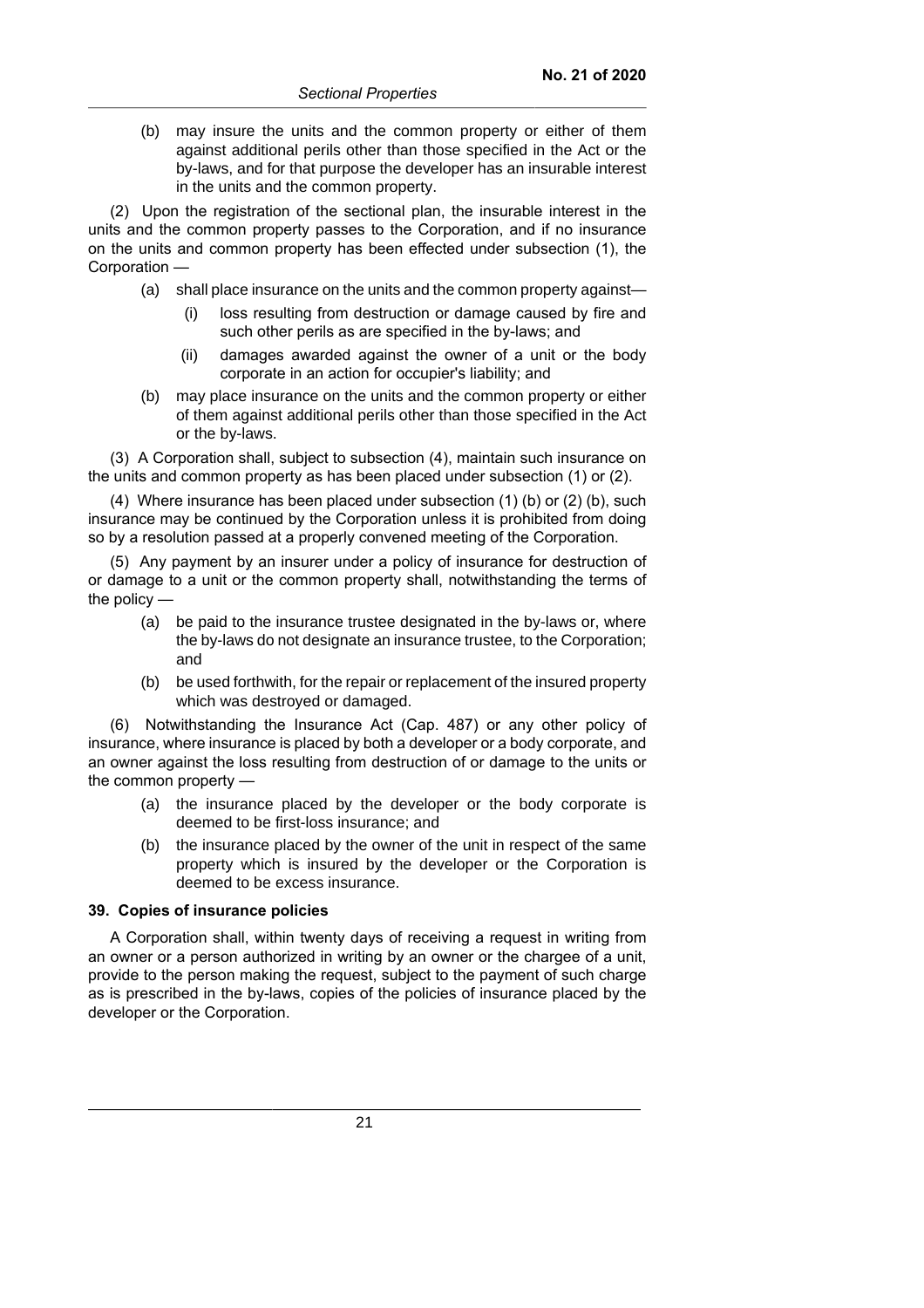#### **40. Exclusive use areas**

A Corporation, by a unanimous resolution, may, if its by-laws permit, grant a lease to an owner of a unit permitting that owner to exercise exclusive use in respect of an area or areas of the common property.

### **41. Covenants benefiting parcel**

By a unanimous resolution a Corporation may be directed to accept on behalf of the owners a grant of easement or a restrictive covenant benefiting the parcel.

### **42. Procedure for granting restrictive covenants**

(1) By a unanimous resolution a Corporation may be directed to execute on behalf of the owners a grant of easement or a restrictive covenant burdening the parcel.

(2) When the board is satisfied that the unanimous resolution was properly passed and that —

- (a) all persons having interests in the parcel; and
- (b) all other persons having interests, other than statutory interests, that have been notified to the Corporation, have consented in writing to the release of those interests in respect of the land comprised in the proposed disposition,

the Corporation shall execute the appropriate instrument to grant the easement or covenant.

(3) An instrument granting an easement or covenant executed in accordance with subsection (2) is valid and effective without execution by any person having an interest in the parcel, and the receipt of the Corporation is a sufficient discharge of and exonerates all persons taking under the instrument from any responsibility for the application of the money expressed to have been so received.

(4) The Registrar shall not register an instrument granting an easement or covenant authorized under this section unless it has been endorsed and is accompanied by, a certificate under the seal of the Corporation stating that the unanimous resolution was properly passed and that all necessary consents were given.

(5) An instrument granting an easement or a covenant under this section shall be registered in accordance with Land Registration Act (No. 3 of 2012).

## PART IV – PROVISIONS RELATING TO UNITS

## **43. Sale of units**

(1) A developer shall not sell or agree to sell a unit or proposed unit unless the developer has delivered to a purchaser a copy of —

- (a) the purchase agreement;
- (b) the by-laws or proposed by-laws;
- (c) the management agreement or proposed management agreement, if any;
- (d) the recreational agreement or proposed recreational agreement, if any;
- (e) the lease or title of the parcel on which the unit is located or the certificate of title or the certificate of lease in respect of the unit;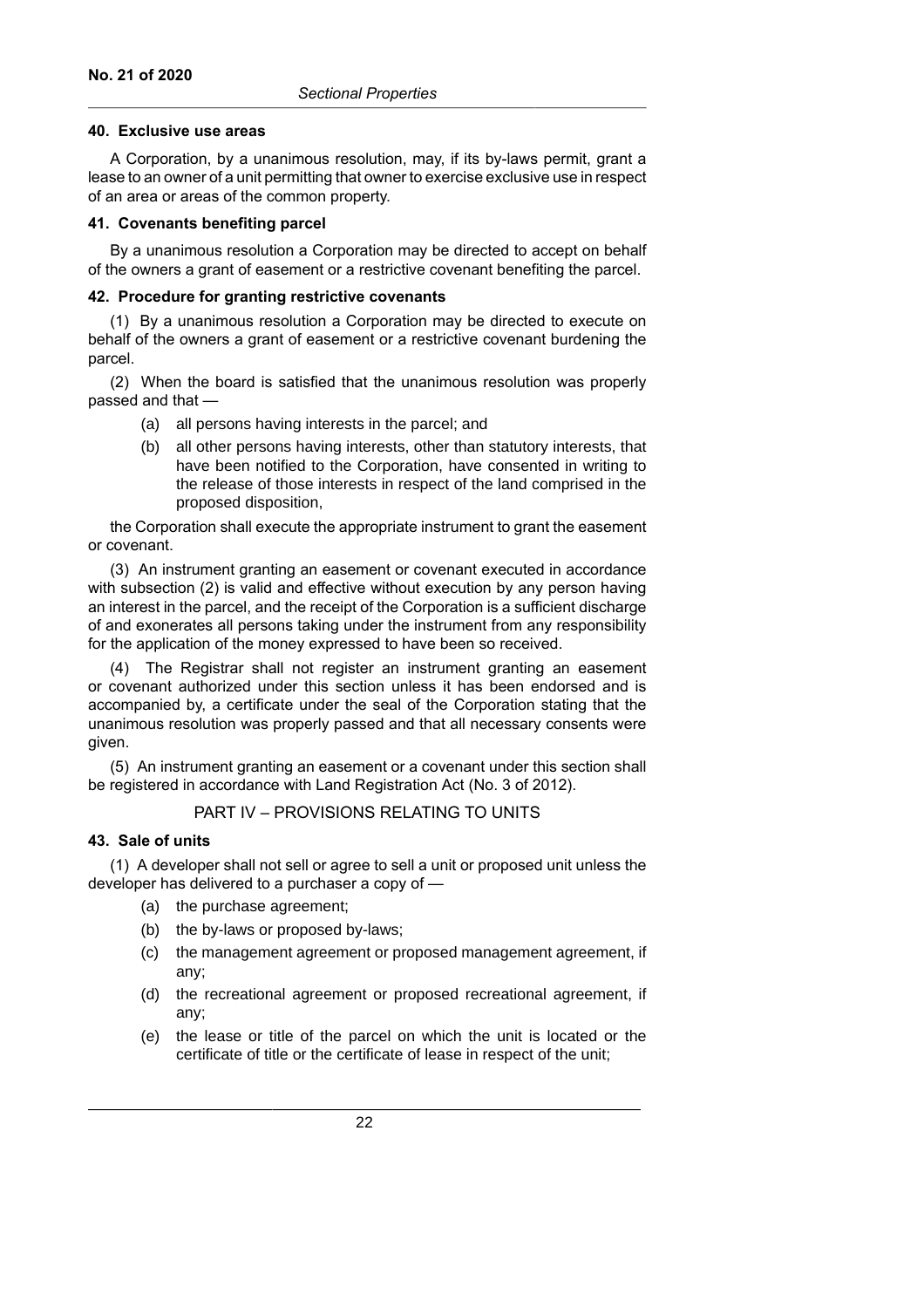- (f) any charge that affects or proposed charge that will affect the title to the unit or proposed unit or, in respect of that charge or proposed charge a notice prescribed under subsection (2); and
- (g) the sectional plan or proposed sectional plan.

(2) A developer shall deliver to the purchaser in respect of a charge or proposed charge a written notice stating —

- (a) the maximum principal amount available under the charge:
- (b) the maximum monthly payment that may be paid under the charge;
- (c) the amortization period;
- (d) the term;
- (e) the interest rate or the formula, if any, for determining the interest rate; and
- (f) the prepayment privileges, if any.

#### **44. Management agreement**

(1) A Corporation may contract a management agreement when its board is comprised of persons who were elected to the board while the majority of units were owned by the developer.

(2) Subject to subsection (3), a Corporation may terminate a management agreement contracted by the Corporation at any time after its board is comprised of persons who were elected to the board after the majority of the units were owned by persons other than a developer.

- (3) A management agreement—
	- (a) may not be terminated under subsection (2) without cause until two years have elapsed from the day that the agreement was entered into, except when the agreement permits termination at an earlier date; and
	- (b) may only be terminated under subsection (2) on the Corporation giving sixty days' written notice to the other party to the agreement of its intention to terminate the agreement, and the Corporation is not liable to the other party to the agreement by reason only of the agreement being terminated under this section.

## **45. Renting of units**

(1) An owner of a unit shall not rent his unit until he has given written notice to the Corporation of his intention to rent the unit, setting forth the address at which he may be served with a notice given by the Corporation under section 46.

(2) The owner of a unit shall give an undertaking to the Corporation to be liable for any damage caused by the tenant.

(3) The owner of a unit shall give the Corporation written notice of the name of the tenant residing in the unit within twenty days from the commencement of the tenancy.

(4) Within twenty days of ceasing to rent his unit, the owner shall give the Corporation written notice that his unit is no longer rented.

#### **46. Notice to give up possession**

(1) If a tenant occupying a unit causes the contravention or contravenes the by-laws, the corporation shall give notice to the owner of the unit to take necessary action immediately.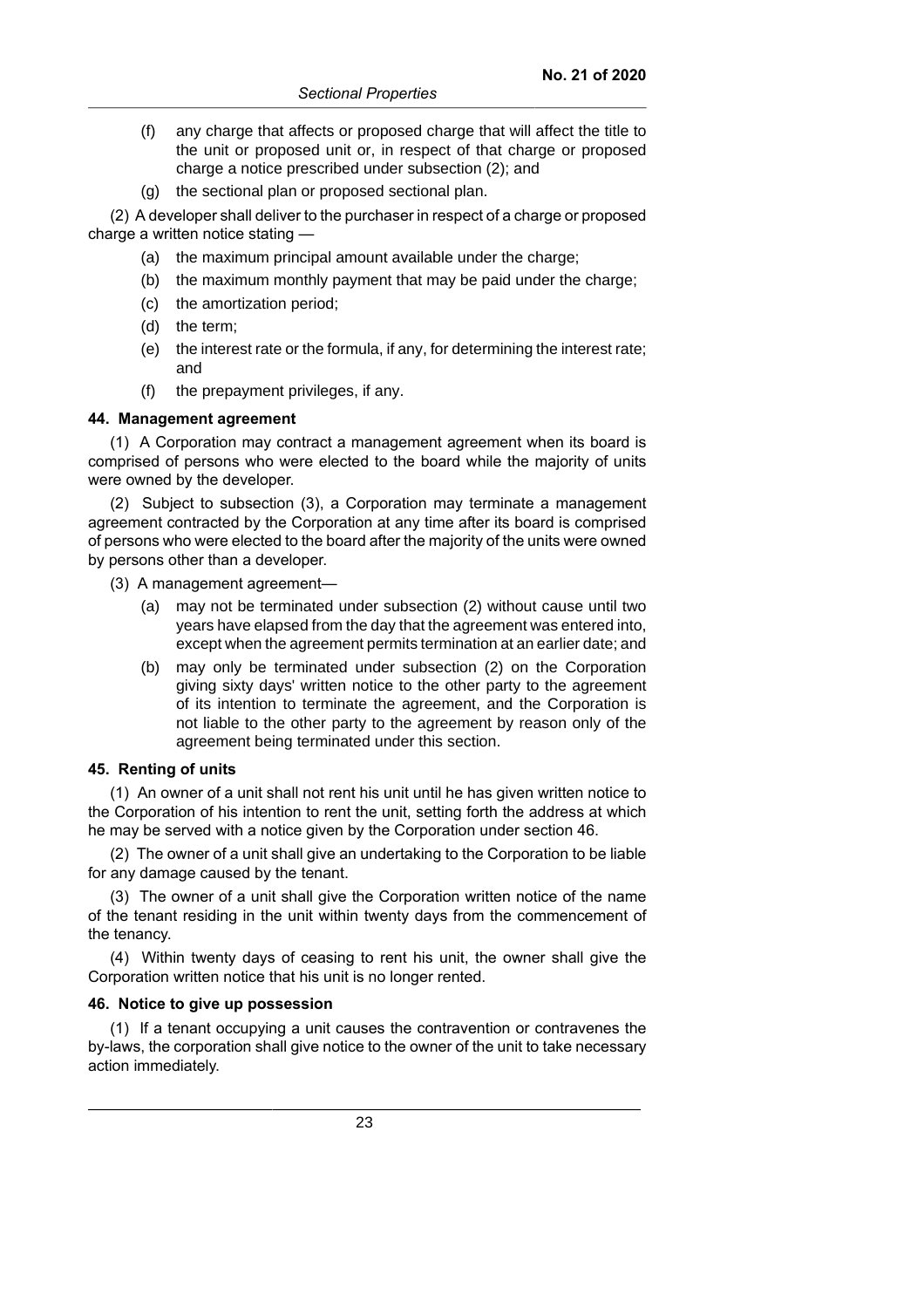(2) If an owner fails to take necessary action within the time specified in the notice, the Corporation shall give the tenant a notice to vacate the premises.

(3) If a tenant refuses to vacate, the Corporation shall take necessary action against the tenant.

## PART V – MISCELLANEOUS PROVISIONS

### **47. Termination of sectional property**

The sectional status of a building may be terminated by —

- (a) unanimous resolution;
- (b) substantial or total damage to the building; or
- (c) compulsory acquisition.

#### **48. Effect of termination of sectional property**

(1) On the sectional status of the building being terminated under section 47, the Corporation shall forthwith file with the Registrar a notice of the termination in the prescribed form.

(2) On the receipt of a notice referred to in subsection (1) the Registrar shall make a notification in respect of the notice on the sectional plan in the manner prescribed by the regulations and on the notification being made, the owners of the units in the plan are entitled to the parcel as tenants in common in shares proportional to the unit factors of their respective units.

#### **49. Sale of sectional property**

—

(1) When the sectional status of a building is being terminated, the Corporation may, by a unanimous resolution, be directed to transfer the parcel or any part of it.

(2) When the board is satisfied that the unanimous resolution was properly passed, the transfer shall be executed in accordance to Land Registration Act (No. 3 of 2012).

(3) The Registrar shall not register a transfer executed pursuant to this section

- (a) unless an amended cadastral map and plan of the parcel is submitted;
- (b) unless the transfer it is endorsed with or is accompanied by a certificate under the seal of the Corporation that the unanimous resolution was properly passed and that all necessary consents were given; and
- (c) until the notification required by section 48 has been made on the sectional plan.

(4) When land is transferred by a Corporation pursuant to this section, the Registrar shall —

- (a) close the registers relating to the units and open a new register; and
- (b) register the transfer in accordance with Land Registration Act (No. 3 of 2012).

#### **50. Dissolution of Corporation**

(1) The corporation shall stand dissolved upon the termination of the sectional property.

(2) By the same or subsequent order the Court may declare the Corporation dissolved on a date specified in the order.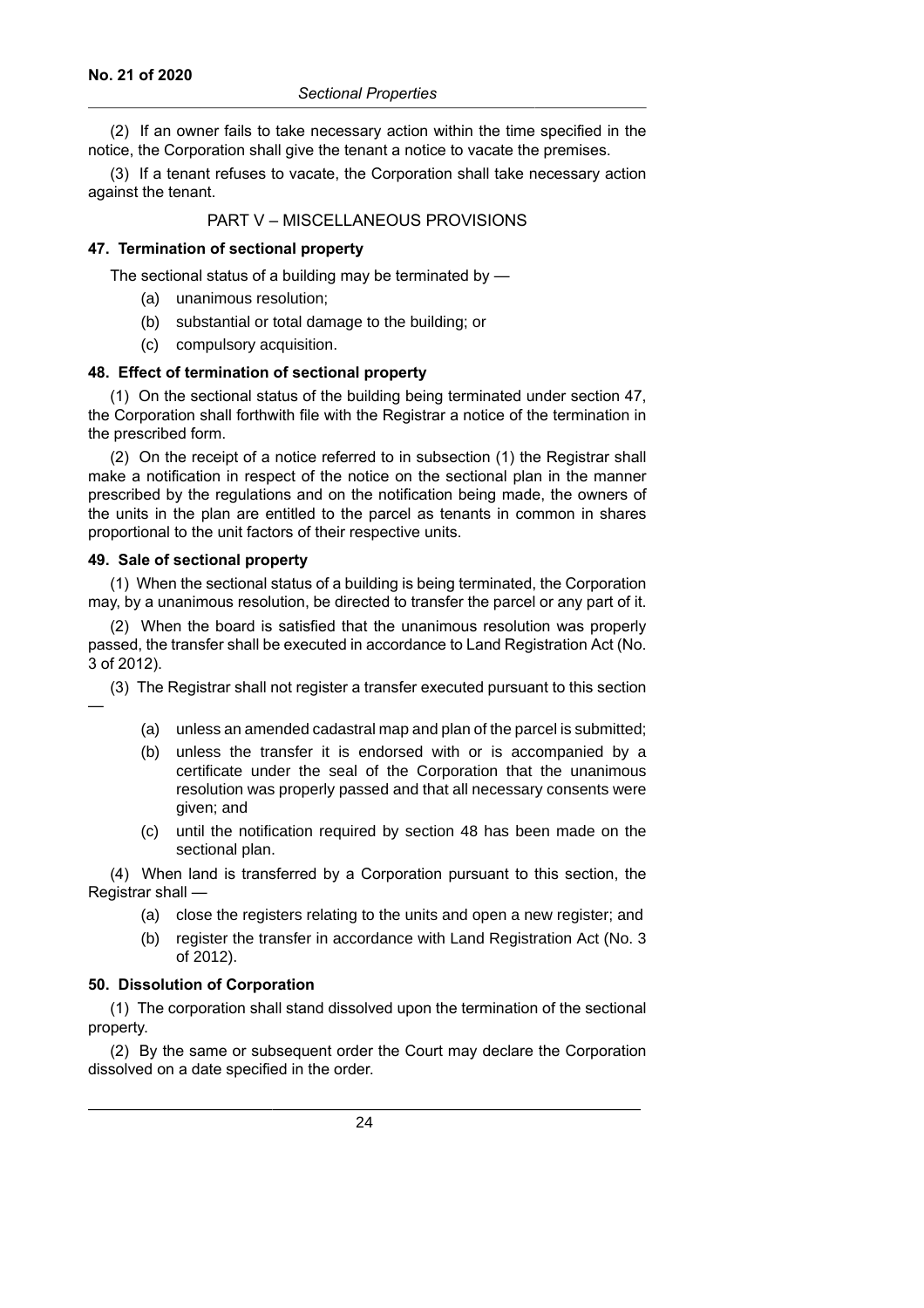#### **51. Assessment and taxation**

(1) The rating authority shall assess rates, charges ground rent and taxes in relation to the parcel or a part of it.

(2) For the purpose of assessment of rates and ground rent by a rating authority

- (a) each unit and the share in the common property appurtenant to the unit constitutes a separate parcel of land and improvements; and
- (b) the common property shall not constitute a separate parcel of land or improvements.

#### **52. Liability of Corporation**

The Corporation is not liable in relation to the parcel for any rate, ground rent, charge or tax levied by a rating authority.

#### **53. Right of entry**

—

A county government, public authority or person authorized by either a county government or public authority shall have the right to access any part of a parcel or any other part of the parcel to the extent necessary or expedient to enable it or him to exercise its or his powers.

#### **54. Service of documents and notices**

(1) Service of a document shall be effected through—

- (a) physical delivery to a registered office or by registered post;
- (b) personal service on a member of the board; or
- (c) electronic transmission.

(2) For the purposes of this section, "document" includes a summons, notice, tax notice, order and other legal process.

#### **55. Change of address for service**

(1) A Corporation may by resolution of the board change its address for service.

(2) A change in the address for service under subsection (1) does not take effect until a notice of that change of address is filed in the prescribed form at the land registry.

#### **56. Fees for documents**

The Corporation may charge a reasonable fee for the expenses incurred in producing and providing a document required under this Act.

#### **57. Offences and penalty**

(1) A person who fails to comply with section 13(1) or 43 is guilty of an offence and shall be liable on conviction to a fine not exceeding twenty million shillings or imprisonment for one year.

(2) Subject to subsection (1), a person who contravenes the provisions of this Act, for which no specific penalty is prescribed, is guilty of an offence and shall be liable, on conviction, to a fine not exceeding two hundred and fifty thousand shillings.

(3) If a Corporation fails to comply with this Act, each member of the board who is knowingly a party to that failure is guilty of an offence and shall be liable on conviction to a fine not exceeding two hundred and fifty thousand shillings.